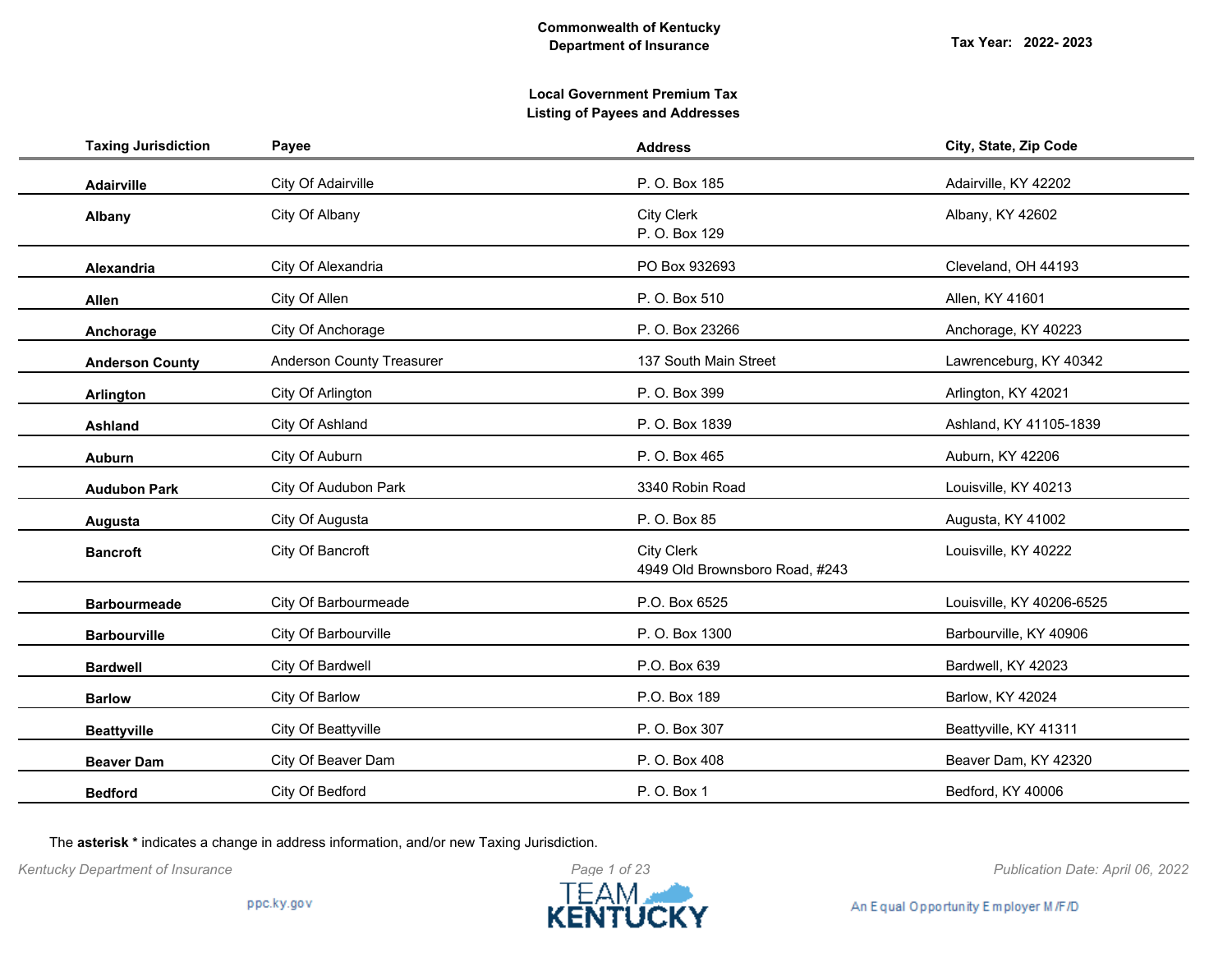| <b>Taxing Jurisdiction</b> | Payee                                                     | <b>Address</b>                                                | City, State, Zip Code     |
|----------------------------|-----------------------------------------------------------|---------------------------------------------------------------|---------------------------|
| <b>Beechwood Village</b>   | City Of Beechwood Village                                 | P.O. Box 7527                                                 | Louisville, KY 40257-7527 |
| <b>Bell County</b>         | <b>Bell County Treasurer</b>                              | P. O. Box 127                                                 | Pineville, KY 40977       |
| <b>Bellefonte</b>          | City of Bellefonte                                        | 705 Bellefonte Princess Road                                  | Ashland, KY 41101         |
| <b>Bellemeade</b>          | City Of Bellemeade                                        | 127 Dorchester Road                                           | Louisville, KY 40223      |
| <b>Bellevue</b>            | City Of Bellevue Insurance Premium                        | PO Box 641565                                                 | Pittsburgh, PA 15219-1565 |
| <b>Bellewood</b>           | City Of Bellewood Treasurer                               | P. O. Box 8095                                                | Louisville, KY 40257-8095 |
| <b>Benham</b>              | City of Benham                                            | PO Box E<br>230 Main Street, Ste A                            | Benham, KY 40807          |
| <b>Benton</b>              | City Of Benton                                            | 101 East 11th Street                                          | Benton, KY 42025          |
| <b>Berea</b>               | City Of Berea                                             | 212 Chestnut Street                                           | Berea, KY 40403           |
| <b>Berry</b>               | City Of Berry                                             | P.O. Box 215                                                  | Berry, KY 41003           |
| <b>Blue Ridge Manor</b>    | City Of Blue Ridge Manor                                  | City of Blue Ridge Manor<br>10000 Shelbyville Road, Suite 203 | Louisville, KY 40223      |
| <b>Bowling Green</b>       | City of Bowling Green                                     | P. O. Box 643501                                              | Cincinnati, OH 45264-3501 |
| <b>Bradfordsville</b>      | City Of Bradfordsville                                    | 202 West Main Street<br>P.O. Box 65                           | Bradfordsville, KY 40009  |
| <b>Brandenburg</b>         | City Of Brandenburg                                       | P. O. Box 305<br>Attn: City Treasurer                         | Brandenburg, KY 40108     |
| <b>Breckinridge County</b> | County of Breckinridge - Breckinridge Co. Fiscal<br>Court | <b>Breckinridge County Treasurer</b>                          | Hardinsburg, KY 40143     |
|                            |                                                           | P.O. Box 607                                                  |                           |
| <b>Briarwood</b>           | City Of Briarwood                                         | P. O. Box 22408                                               | Louisville, KY 40252      |
| <b>Brodhead</b>            | City Of Brodhead                                          | P. O. Box 556                                                 | Brodhead, KY 40409        |
|                            |                                                           |                                                               |                           |

The **asterisk \*** indicates a change in address information, and/or new Taxing Jurisdiction.

*Kentucky Department of Insurance Publication Date: April 06, 2022*

An Equal Opportunity Employer M/F/D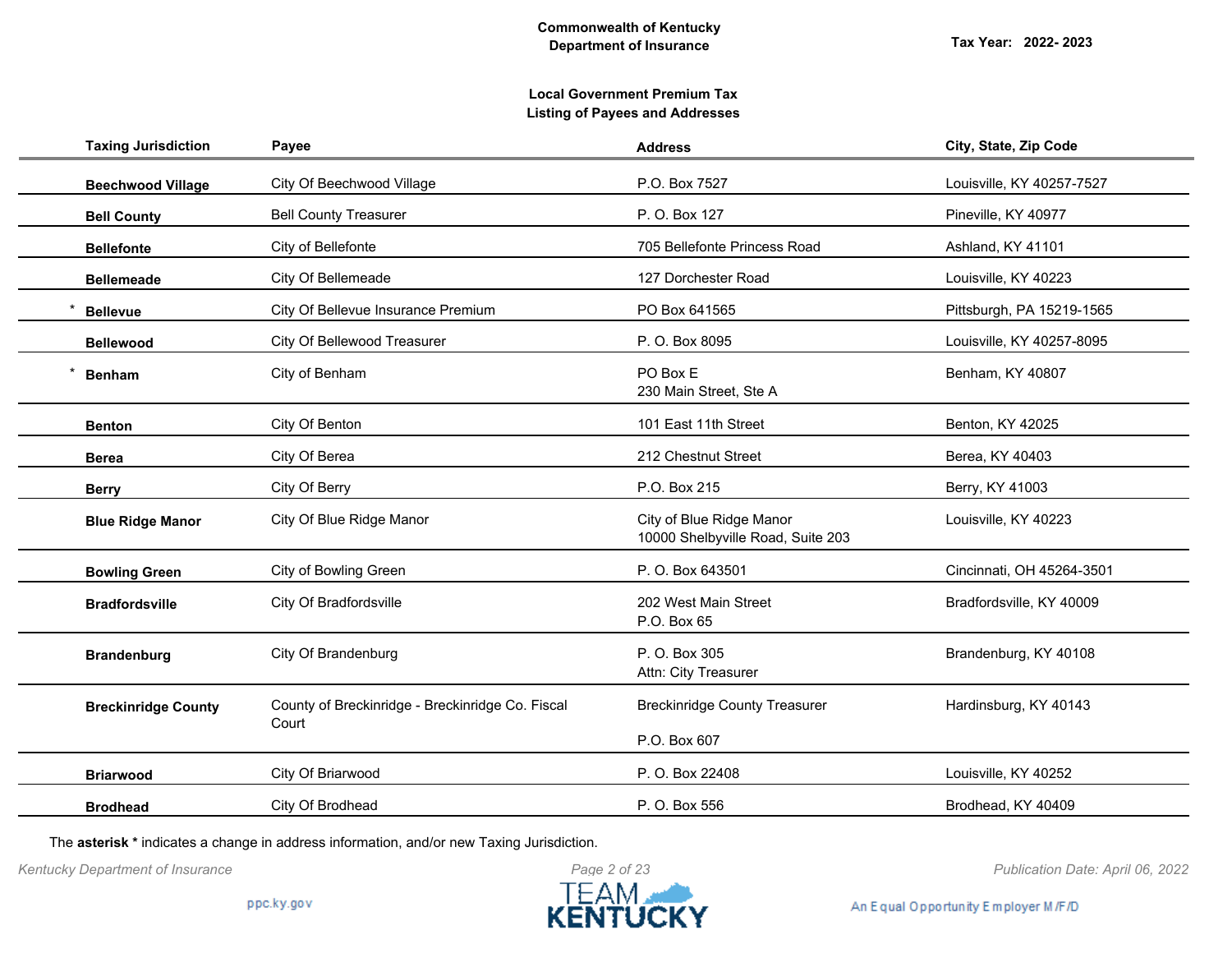| <b>Taxing Jurisdiction</b> | Payee                               | <b>Address</b>                    | City, State, Zip Code     |
|----------------------------|-------------------------------------|-----------------------------------|---------------------------|
| <b>Broeck Pointe</b>       | City Of Broeck Pointe               | P. O. Box 22205                   | Louisville, KY 40222      |
| <b>Bromley</b>             | City Of Bromley                     | 226 Boone Street                  | Bromley, KY 41016         |
| <b>Brooksville</b>         | City Of Brooksville                 | P. O. Box 216                     | Brooksville, KY 41004     |
| <b>Brownsboro Farm</b>     | City Of Brownsboro Farm             | 8455 Brownsboro Road              | Louisville, KY 40241-1626 |
| <b>Brownsboro Village</b>  | City of Brownsboro Village          | P.O. Box 6635                     | Louisville, KY 40206      |
| <b>Brownsville</b>         | City Of Brownsville                 | P. O. Box 238                     | Brownsville, KY 42210     |
| <b>Bullitt County</b>      | <b>Bullitt County Fiscal Court</b>  | P. O. Box 768                     | Shepherdsville, KY 40165  |
| <b>Burgin</b>              | City Of Burgin                      | <b>Box 323</b>                    | Burgin, KY 40310          |
| <b>Burkesville</b>         | City Of Burkesville                 | P. O. Box 250                     | Burkesville, KY 42717     |
| <b>Burnside</b>            | City Of Burnside                    | P. O. Box 8                       | Burnside, KY 42519        |
| <b>Butler</b>              | City Of Butler                      | P. O. Box 229                     | Butler, KY 41006          |
| Cadiz                      | City Of Cadiz                       | P. O. Box 1465                    | Cadiz, KY 42211           |
| Calhoun                    | City Of Calhoun                     | P. O. Box 294                     | Calhoun, KY 42327         |
| California                 | City Of California                  | P.O. Box 25                       | California, KY 41007      |
| <b>Calvert City</b>        | City Of Calvert City                | P. O. Box 36                      | Calvert City, KY 42029    |
| Cambridge                  | City Of Cambridge                   | 2912 Cambridge Road               | Louisville, KY 40220      |
| <b>Campbell County</b>     | <b>Campbell County Fiscal Court</b> | P.O. Box 645245                   | Cincinnati, OH 45264-5245 |
| Campbellsburg              | City Of Campbellsburg               | P. O. Box 67                      | Campbellsburg, KY 40011   |
| Campbellsville             | City Of Campbellsville              | 110 South Columbia Avenue, Ste. B | Campbellsville, KY 42718  |
| Campton                    | City Of Campton                     | P. O. Box 35                      | Campton, KY 41301         |
| Caneyville                 | City Of Caneyville                  | P. O. Box 69                      | Caneyville, KY 42721-0069 |

The **asterisk \*** indicates a change in address information, and/or new Taxing Jurisdiction.

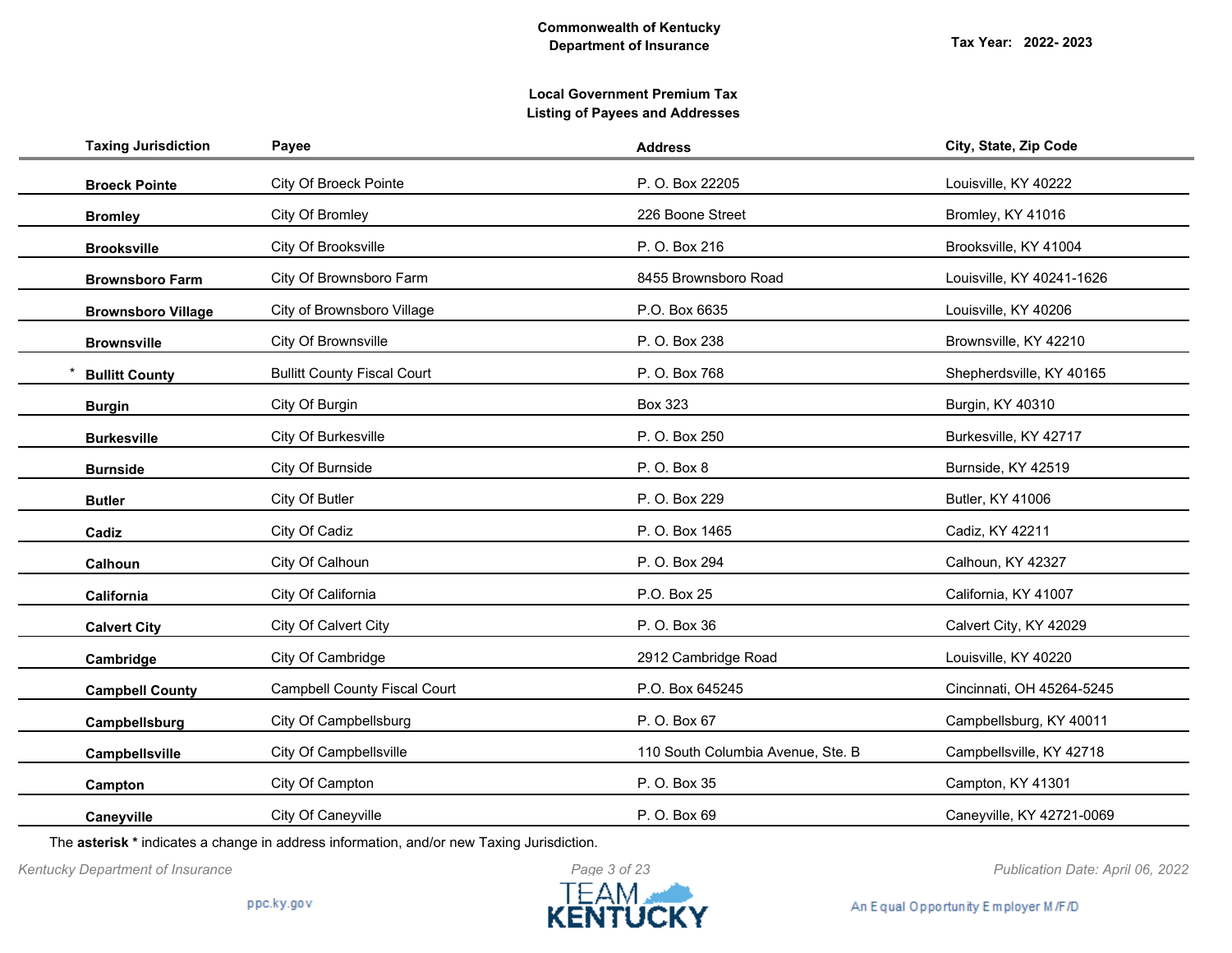# **Local Government Premium Tax Listing of Payees and Addresses**

| <b>Taxing Jurisdiction</b> | Payee                                 | <b>Address</b>                         | City, State, Zip Code  |
|----------------------------|---------------------------------------|----------------------------------------|------------------------|
| <b>Carlisle</b>            | City Of Carlisle                      | 107 E. Chestnut Street                 | Carlisle, KY 40311     |
| <b>Carlisle County</b>     | Carlisle County                       | P.O. Box 279                           | Bardwell, KY 42023     |
| <b>Carrollton</b>          | City Of Carrollton                    | P. O. Box 156                          | Carrollton, KY 41008   |
| <b>Carter County</b>       | Carter County Fiscal Court - Room 227 | Courthouse 300 W. Main St.             | Grayson, KY 41143      |
| <b>Casey County</b>        | Casey County Fiscal Court             | P. O. Box 306                          | Liberty, KY 42539      |
| Catlettsburg               | City Of Catlettsburg                  | 2611 Louisa Street                     | Catlettsburg, KY 41129 |
| <b>Cave City</b>           | City Of Cave City                     | P. O. Box 567                          | Cave City, KY 42127    |
| Centertown                 | City Of Centertown                    | P.O. Box 517                           | Centertown, KY 42328   |
| <b>Central City</b>        | City Of Central City                  | 214 North First Street                 | Central City, KY 42330 |
| <b>Clark County</b>        | <b>Clark County Courthouse</b>        | 34 South Main Street<br>Rm # 103       | Winchester, KY 40391   |
| Clarkson                   | City Of Clarkson                      | P. O. Box 10<br>213 Millerstown Street | Clarkson, KY 42726     |
| Clay                       | City Of Clay                          | P. O. Box 425                          | Clay, KY 42404-0425    |
| <b>Clay City</b>           | City Of Clay City                     | P. O. Box 933                          | Clay City, KY 40312    |
| Cloverport                 | City Of Cloverport                    | 212 West Main Street                   | Cloverport, KY 40111   |
| <b>Coal Run Village</b>    | City of Coal Run Village              | 105 Church Street                      | Pikeville, KY 41501    |
| <b>Cold Spring</b>         | City Of Cold Spring                   | 5694 East Alexandria Pike              | Cold Spring, KY 41076  |
| Coldstream                 | City Of Coldstream                    | 9462 Brownsboro Road #140              | Louisville, KY 40241   |
| Columbia                   | City Of Columbia                      | 116 Campbellsville Street              | Columbia, KY 42728     |
| Corbin                     | City Of Corbin                        | P. O. Box 1343                         | Corbin, KY 40702       |

The **asterisk \*** indicates a change in address information, and/or new Taxing Jurisdiction.

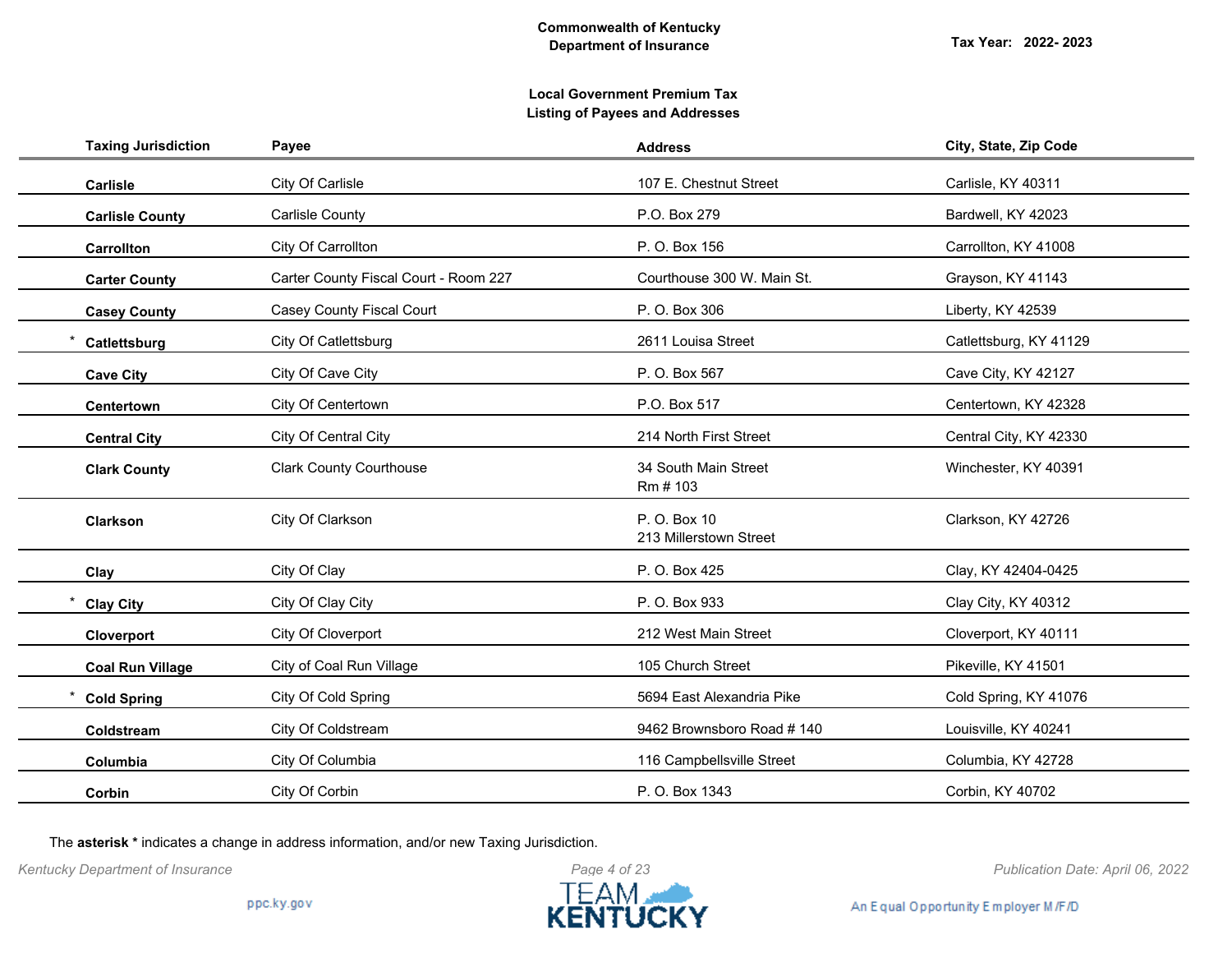# **Local Government Premium Tax Listing of Payees and Addresses**

| <b>Taxing Jurisdiction</b> | Payee                                 | <b>Address</b>                               | City, State, Zip Code         |
|----------------------------|---------------------------------------|----------------------------------------------|-------------------------------|
| Corinth                    | City Of Corinth                       | 215 Thomas Lane<br>P. O. Box 157             | Corinth, KY 41010             |
| Corydon                    | City Of Corydon                       | P. O. Box 185                                | Corydon, KY 42406             |
| Covington                  | City Of Covington                     | Insurance Premium Tax<br>20 West Pike Street | Ft.Mitchell, KY 41011         |
| <b>Crab Orchard</b>        | City Of Crab Orchard                  | P. O. Box 87                                 | Crab Orchard, KY 40419        |
| <b>Creekside</b>           | City Of Creekside                     | P. O. Box 221076                             | Louisville, KY 40252-1076     |
| <b>Crescent Springs</b>    | The City Of Crescent Springs          | 739 Buttermilk Pike                          | Crescent Springs, KY 41017    |
| <b>Crestview</b>           | City Of Crestview                     | 14 Circle Drive                              | Cold Spring, KY 41076         |
| <b>Crestwood</b>           | City Of Crestwood                     | P. O. Box 186                                | Crestwood, KY 40014           |
| <b>Crittenden</b>          | City Of Crittenden                    | P.O. Box 207<br>117 South Main Street        | Crittenden, KY 41030          |
| <b>Crittenden County</b>   | <b>Crittenden County Fiscal Court</b> | 107 South Main Street, Ste, 208              | Marion, KY 42064              |
| Crofton                    | City Of Crofton                       | Insurance Tax Department<br>P. O. Box 243    | Crofton, KY 42217             |
| Crossgate                  | City Of Crossgate                     | P. O. Box 6423                               | Louisville, KY 40206          |
| <b>Cumberland</b>          | City Of Cumberland - City Treasurer   | 402 West Main Street                         | Cumberland, KY 40823          |
| Cynthiana                  | City Of Cynthiana                     | P. O. Box 67                                 | Cynthiana, KY 41031           |
| <b>Danville</b>            | City Of Danville                      | P. O. Box 670                                | Danville, KY 40422            |
| <b>Daviess County</b>      | Daviess County Fiscal Court           | P. O. Box 1716                               | Owensboro, KY 42302-1716      |
| <b>Dawson Springs</b>      | City Of Dawson Springs                | 200 West Arcadia Avenue<br>P. O. Box 345     | Dawson Springs, KY 42408-0345 |
| Dayton                     | City Of Dayton                        | 514 Sixth Avenue                             | Dayton, KY 41074              |

The **asterisk \*** indicates a change in address information, and/or new Taxing Jurisdiction.



*Kentucky Department of Insurance Publication Date: April 06, 2022*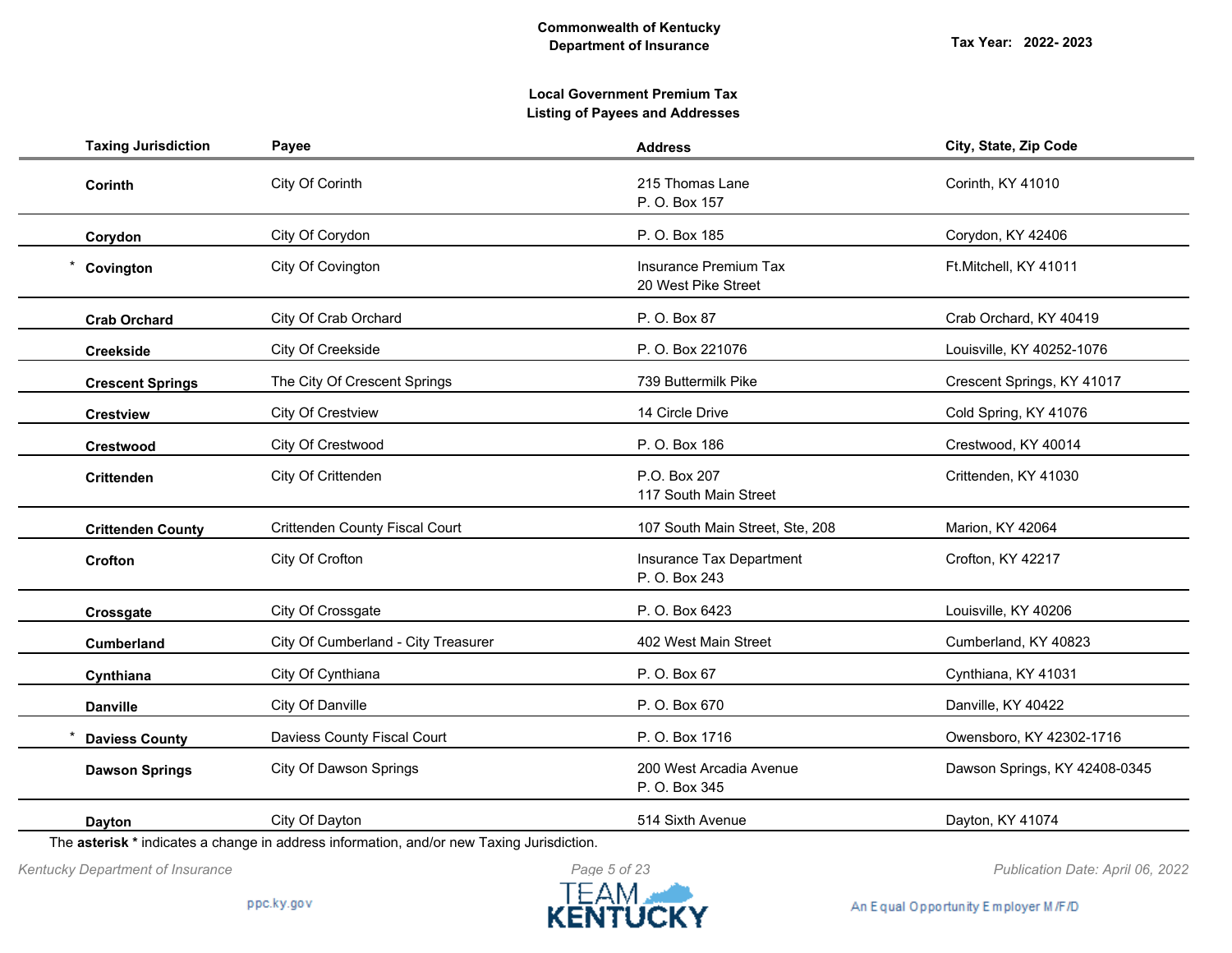| <b>Taxing Jurisdiction</b> | Payee                              | <b>Address</b>                           | City, State, Zip Code        |
|----------------------------|------------------------------------|------------------------------------------|------------------------------|
| <b>Dixon</b>               | City Of Dixon                      | P.O. Box 197                             | Dixon, KY 42409              |
| <b>Douglass Hills</b>      | City Of Douglass Hills             | P. O. Box 43284                          | Louisville, KY 40243         |
| <b>Dover</b>               | City Of Dover                      | P. O. Box 161                            | Dover, KY 41034              |
| <b>Druid Hills</b>         | City Of Druid Hills                | P. O. Box 6777                           | Louisville, KY 40206         |
| Dry Ridge                  | City Of Dry Ridge                  | 31 Broadway<br>P. O. Box 145             | Dry Ridge, KY 41035          |
| Earlington                 | City Of Earlington                 | 103 W. Main Street                       | Earlington, KY 42410         |
| Eddyville                  | City Of Eddyville                  | P.O. Box 744                             | Eddyville, KY 42038          |
| Edmonton                   | City Of Edmonton                   | P. O. Box 374                            | Edmonton, KY 42129           |
| <b>Ekron</b>               | City Of Ekron                      | <b>Ekron Town Board</b><br>P. O. Box 100 | Ekron, KY 40117              |
| Elizabethtown              | City Of Elizabethtown              | P. O. Box 550                            | Elizabethtown, KY 42702-0550 |
| <b>Elkhorn City</b>        | City Of Elkhorn City               | P. O. Box 681                            | Elkhorn City, KY 41522       |
| <b>Elkton</b>              | City Of Elkton                     | P. O. Box 578                            | Elkton, KY 42220             |
| <b>Elliott County</b>      | <b>Elliott County Fiscal Court</b> | P. O. Box 710                            | Sandy Hook, KY 41171         |
| <b>Elsmere</b>             | City Of Elsmere                    | 318 Garvey Avenue                        | Elsmere, KY 41018            |
| <b>Eminence</b>            | City Of Eminence                   | P. O. Box 163                            | Eminence, KY 40019           |
| <b>Erlanger</b>            | City Of Erlanger                   | P.O. Box 18511                           | Erlanger, KY 41018           |
| <b>Evarts</b>              | City Of Evarts                     | P. O. Box 208                            | Evarts, KY 40828             |
| Ewing                      | City of Ewing                      | City of Ewing<br>P.O. Box 182            | Ewing, KY 41039              |
| <b>Falmouth</b>            | City Of Falmouth                   | c/o Heritage Bank P.O. Box 651           | Burlington, KY 41005         |

The **asterisk \*** indicates a change in address information, and/or new Taxing Jurisdiction.



*Kentucky Department of Insurance Publication Date: April 06, 2022*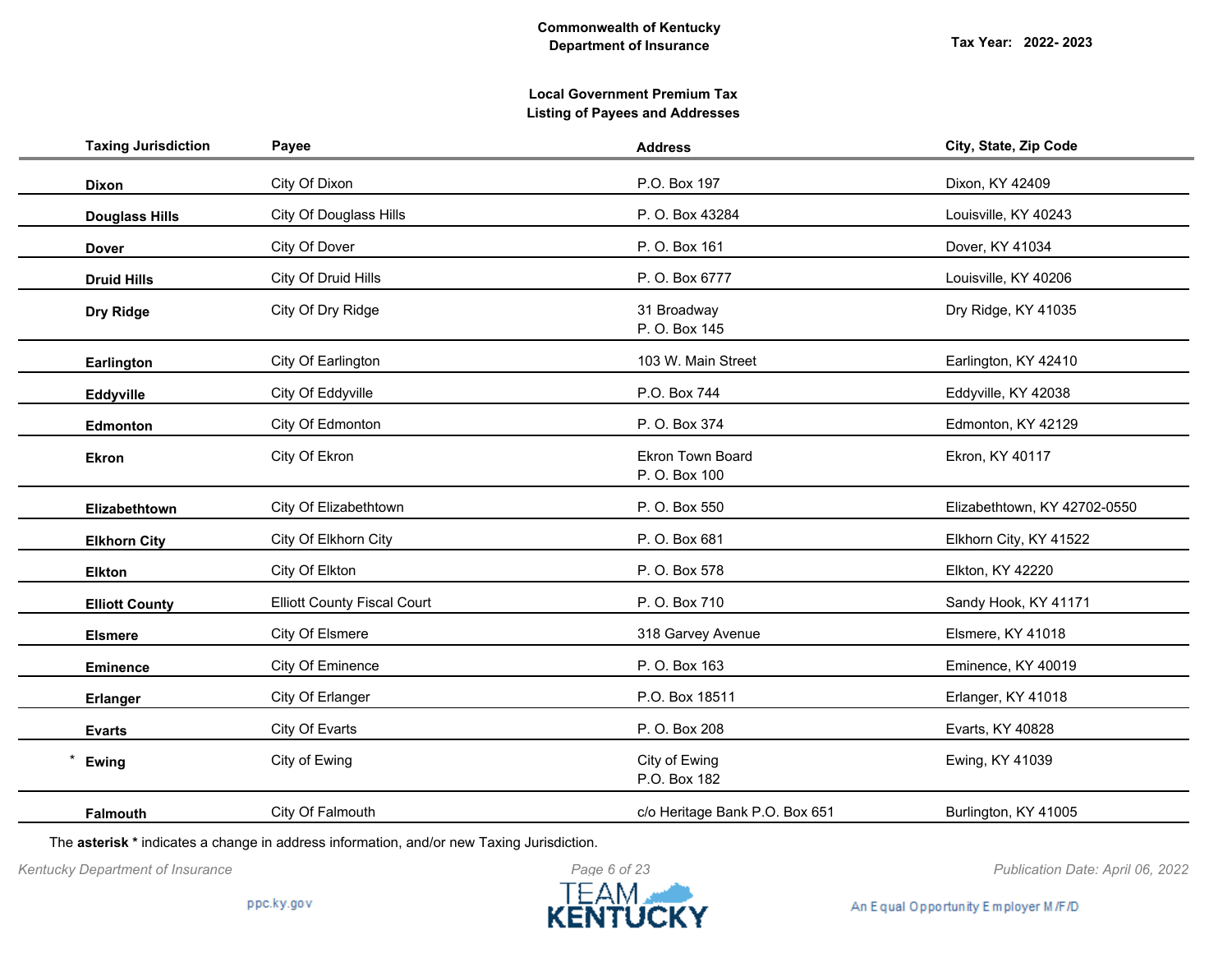| <b>Taxing Jurisdiction</b> | Payee                              | <b>Address</b>                       | City, State, Zip Code        |
|----------------------------|------------------------------------|--------------------------------------|------------------------------|
| Ferguson                   | City of Ferguson                   | P.O. Box 222                         | Ferguson, KY 42533           |
| <b>Fincastle</b>           | City Of Fincastle                  | <b>City Clerk</b><br>P. O. Box 22052 | Louisville, KY 40252-0052    |
| <b>Flatwoods</b>           | City Of Flatwoods                  | 2513 Reed Street                     | Flatwoods, KY 41139          |
| <b>Fleming County</b>      | <b>Fleming County Fiscal Court</b> | 100 Court Square                     | Flemingsburg, KY 41041       |
| <b>Fleming-Neon</b>        | City Of Fleming-Neon               | P. O. Box 66                         | Fleming Neon, KY 41840       |
| Flemingsburg               | City Of Flemingsburg               | P. O. Box 406                        | Flemingsburg, KY 41041       |
| <b>Florence</b>            | City Of Florence                   | P. O. Box 321                        | Florence, KY 41022-0321      |
| <b>Floyd County</b>        | <b>Floyd County Treasurer</b>      | P.O. Box 1600                        | Prestonsburg, KY 41653       |
| Fordsville                 | City Of Fordsville                 | P. O. Box 164                        | Fordsville, KY 42343         |
| <b>Forest Hills</b>        | City Of Forest Hills               | P. O. Box 99604                      | Jeffersontown, KY 40269-0604 |
| <b>Fort Mitchell</b>       | City Of Fort Mitchell              | P.O. Box 176277                      | Fort Mitchell, KY 41017      |
| <b>Fort Thomas</b>         | City Of Fort Thomas                | P.O. Box 639162                      | Cincinnati, OH 45263-9162    |
| <b>Fort Wright</b>         | City Of Fort Wright                | PO Box 95-0277                       | Louisville, KY 40295-0277    |
| <b>Fountain Run</b>        | City Of Fountain Run               | P. O. Box 37                         | Fountain Run, KY 42133       |
| <b>Fox Chase</b>           | City Of Fox Chase                  | P.O. Box 310                         | Hillview, KY 40129-0310      |
| <b>Frankfort</b>           | City Of Frankfort                  | Box 697                              | Frankfort, KY 40602          |
| <b>Franklin</b>            | City Of Franklin                   | P.O. Box 130                         | Hardyville, KY 42746         |
| <b>Franklin County</b>     | Franklin County Treasurer          | P. O. Box 594                        | Frankfort, KY 40602          |
| Fredonia                   | City Of Fredonia                   | P. O. Box 152                        | Fredonia, KY 42411           |
| Frenchburg                 | City Of Frenchburg                 | P. O. Box 113                        | Frenchburg, KY 40322         |

The **asterisk \*** indicates a change in address information, and/or new Taxing Jurisdiction.

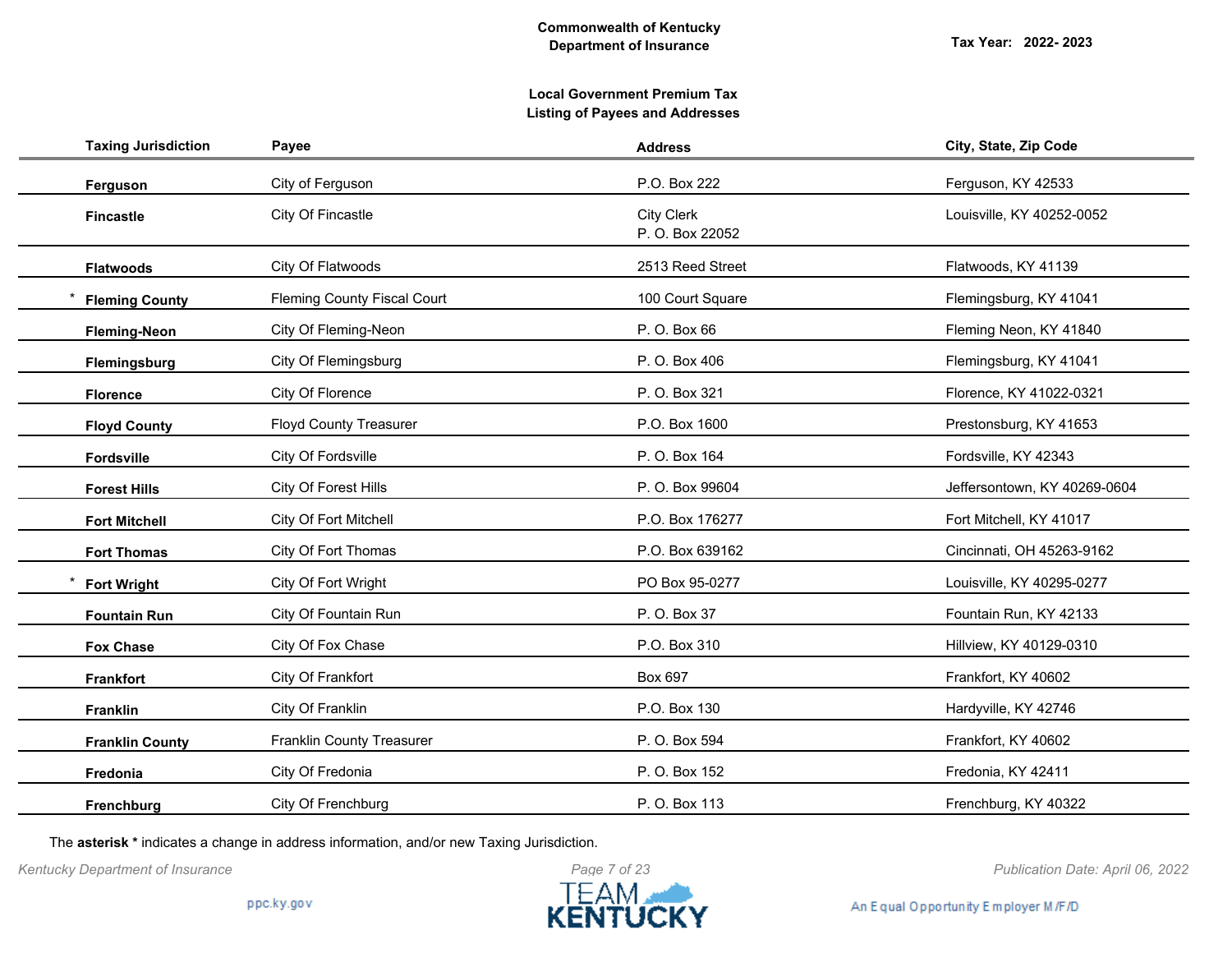# **Local Government Premium Tax Listing of Payees and Addresses**

| <b>Taxing Jurisdiction</b> | Payee                          | <b>Address</b>                                         | City, State, Zip Code     |
|----------------------------|--------------------------------|--------------------------------------------------------|---------------------------|
| $^\star$<br><b>Fulton</b>  | City of Fulton                 | <b>Fulton City Manager</b><br>P.O. Box 1350            | Fulton, KY 42041          |
| <b>Fulton County</b>       | <b>Fulton County Treasurer</b> | 2216 Myron Cory Drive<br>Suite 1                       | Hickman, KY 42050         |
| <b>Gamaliel</b>            | City Of Gamaliel               | P. O. Box 126                                          | Gamaliel, KY 42140        |
| Georgetown                 | City Of Georgetown             | 100 Court Street<br><b>Director Of Finance</b>         | Georgetown, KY 40324      |
| <b>Ghent</b>               | City of Ghent                  | P.O. Box 333                                           | Ghent, KY 41045           |
| Glasgow                    | City Of Glasgow                | P. O. Box 278<br>Attn: License Fee Div.                | Glasgow, KY 42142-0278    |
| <b>Glencoe</b>             | City Of Glencoe                | P. O. Box 98                                           | Glencoe, KY 41046         |
| Glenview                   | City Of Glenview               | <b>City Treasurer</b><br>P.O. Box 100                  | Glenview, KY 40025        |
| <b>Glenview Hills</b>      | <b>City Of Glenview Hills</b>  | 4330 Glenview Avenue<br>P.O. Box 35                    | Glenview, KY 40025        |
| <b>Glenview Manor</b>      | <b>City Of Glenview Manor</b>  | P. O. Box 221196                                       | Louisville, KY 40252-1196 |
| <b>Goose Creek</b>         | City of Goose Creek            | 9462 Brownsboro Road #291                              | Louisville, KY 40241      |
| Goshen                     | City Of Goshen                 | P. O. Box 112                                          | Goshen, KY 40026-0112     |
| <b>Graymoor-Devondale</b>  | City Of Graymoor-Devondale     | 1500 Lynn Way                                          | Louisville, KY 40222      |
| Grayson                    | City Of Grayson                | 302 East Main Street                                   | Grayson, KY 41143         |
| <b>Green County</b>        | <b>Green County Treasurer</b>  | <b>Green County Fiscal Court</b><br>203 W Court Street | Greensburg, KY 42743      |
| <b>Green Spring</b>        | City Of Green Spring           | P. O. Box 261                                          | Harrods Creek, KY 40027   |

The **asterisk \*** indicates a change in address information, and/or new Taxing Jurisdiction.



*Kentucky Department of Insurance Publication Date: April 06, 2022*

An Equal Opportunity Employer M/F/D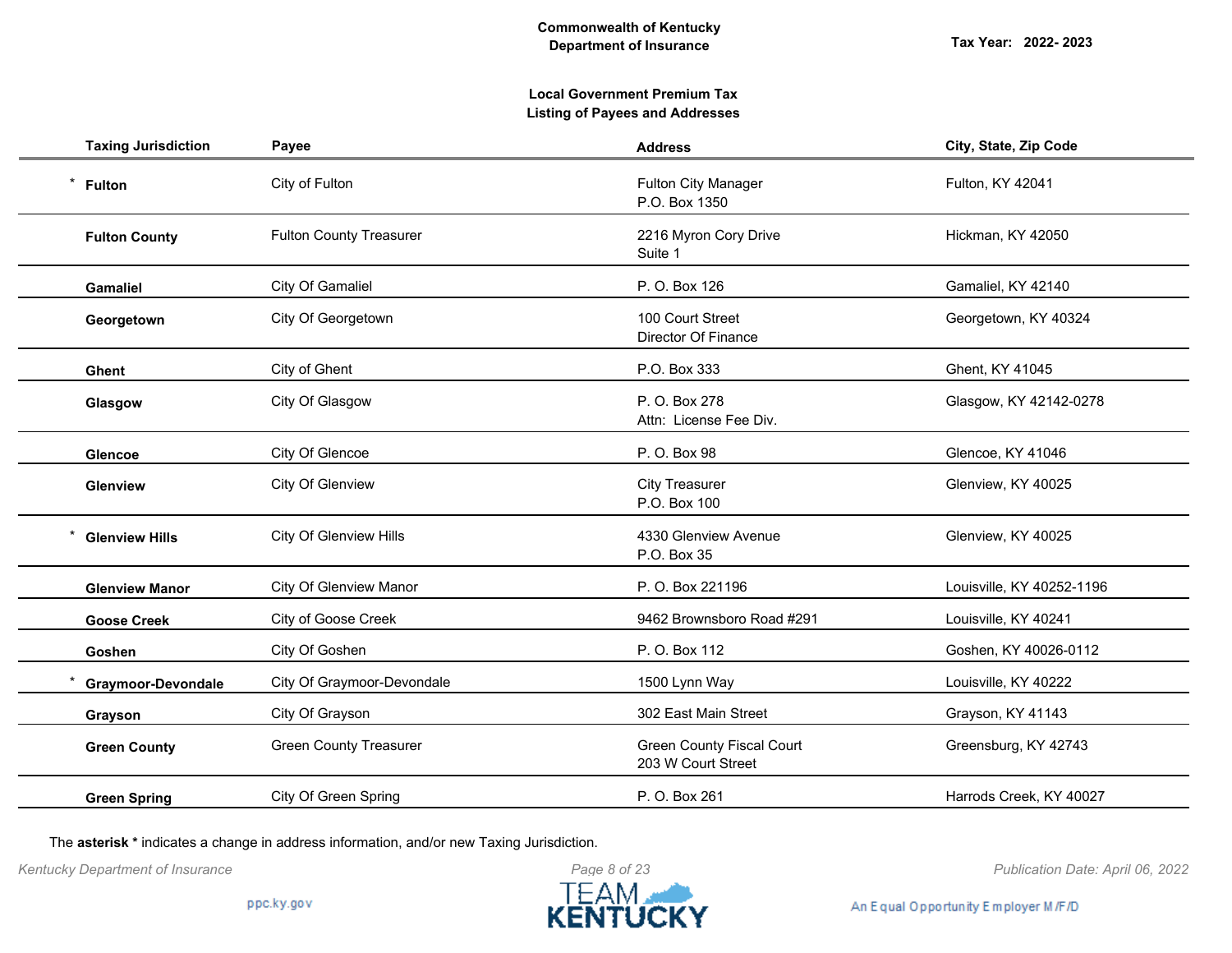| <b>Taxing Jurisdiction</b> | Payee                             | <b>Address</b>          | City, State, Zip Code      |
|----------------------------|-----------------------------------|-------------------------|----------------------------|
| Greensburg                 | City Of Greensburg                | 110 W. Court Street     | Greensburg, KY 42743       |
| Greenup                    | City Of Greenup                   | 1005 Walnut St.         | Greenup, KY 41144          |
| Greenville                 | City Of Greenville                | P. O. Box 289           | Greenville, KY 42345       |
| Guthrie                    | City Of Guthrie                   | P.O. Box 125            | Guthrie, KY 42234          |
| Hanson                     | City Of Hanson                    | P.O. Box 337            | Hanson, KY 42413           |
| Hardinsburg                | City Of Hardinsburg               | P. O. Box 149           | Hardinsburg, KY 40143      |
| Harlan                     | City Of Harlan                    | P. O. Box 783           | Harlan, KY 40831           |
| Harrodsburg                | City Of Harrodsburg               | 208 South Main Street   | Harrodsburg, KY 40330      |
| <b>Hartford</b>            | City Of Hartford                  | 116 East Washington St. | Hartford, KY 42347         |
| <b>Hawesville</b>          | City Of Hawesville                | P. O. Box 157           | Hawesville, KY 42348       |
| Hazard                     | City Of Hazard City Treasurer     | P. O. Box 420           | Hazard, KY 41701           |
| <b>Hebron Estates</b>      | City Of Hebron Estates            | P.O. Box 416            | Hillview, KY 40129         |
| Henderson                  | City Of Henderson                 | P.O. Box 716            | Henderson, KY 42419-0716   |
| <b>Henderson County</b>    | <b>Henderson County Treasurer</b> | 20 N. Main Street       | Henderson, KY 42420        |
| <b>Heritage Creek</b>      | City of Heritage Creek            | 8700 Justice Way        | Louisville, KY 40229       |
| Hickman                    | City Of Hickman                   | 1812 South 7th Street   | Hickman, KY 42050          |
| <b>Hickory Hill</b>        | City Of Hickory Hill              | P. O. Box 221022        | Louisville, KY 40252       |
| <b>Highland Heights</b>    | City Of Highland Heights          | 176 Johns Hill Road     | Highland Heights, KY 41076 |
| <b>Hills And Dales</b>     | City Of Hills And Dales           | P. O. Box 22262         | Louisville, KY 40252-0262  |
| <b>Hillview</b>            | City of Hillview                  | 283 Crestwood Lane      | Louisville, KY 40229       |
| <b>Hindman</b>             | City Of Hindman                   | <b>Box 496</b>          | Hindman, KY 41822          |

The **asterisk \*** indicates a change in address information, and/or new Taxing Jurisdiction.

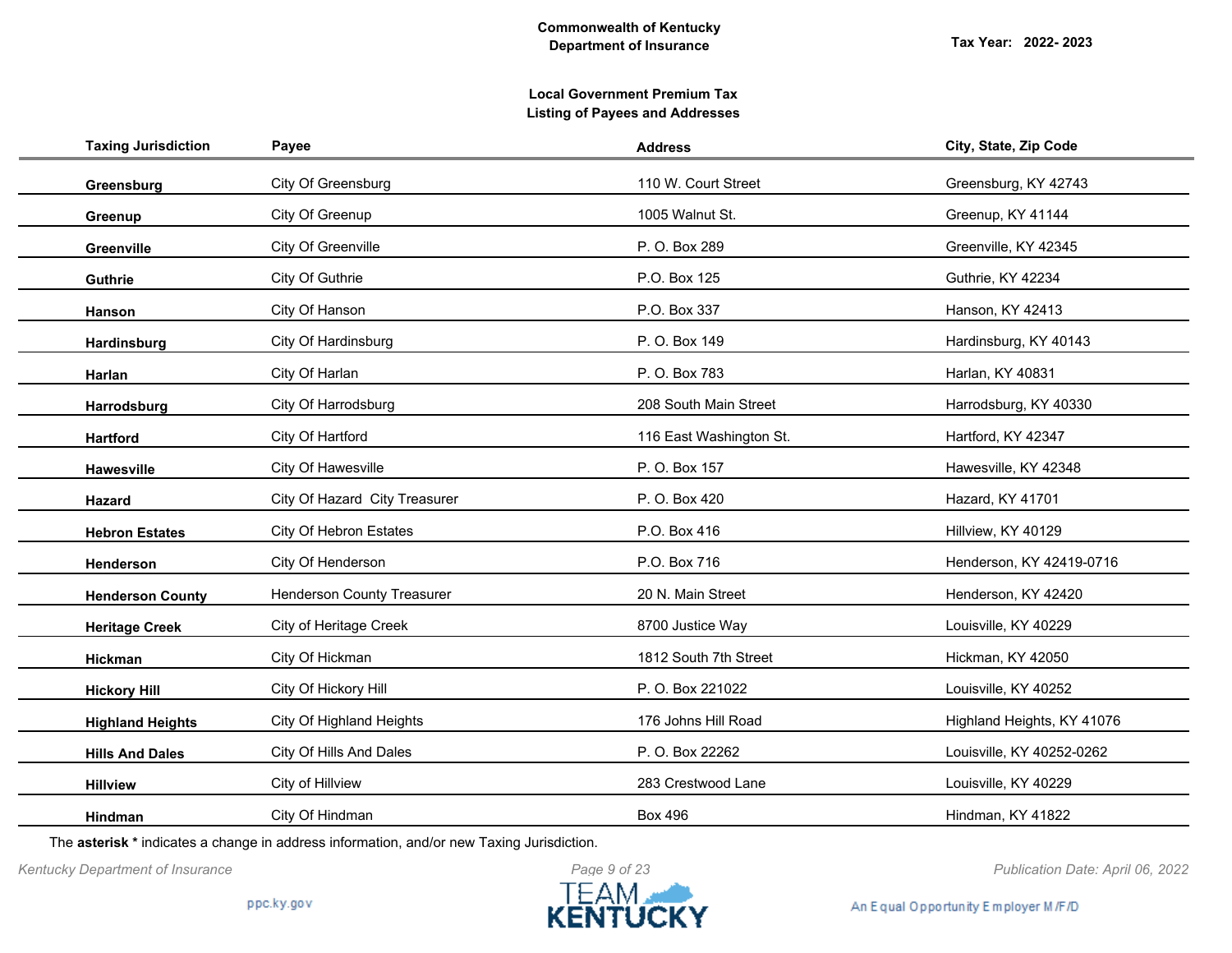# **Local Government Premium Tax Listing of Payees and Addresses**

| <b>Taxing Jurisdiction</b> | Payee                           | <b>Address</b>                              | City, State, Zip Code      |
|----------------------------|---------------------------------|---------------------------------------------|----------------------------|
| Hodgenville                | City Of Hodgenville             | P. O. Box 189<br>200 South Lincoln Blvd.    | Hodgenville, KY 42748      |
| <b>Hollow Creek</b>        | City Of Hollow Creek            | 7504 Fegenbush Lane, Bldg. C-2              | Louisville, KY 40228       |
| <b>Hopkins County</b>      | <b>Hopkins County Treasurer</b> | P. O. Box 592                               | Madisonville, KY 42431     |
| Hopkinsville               | City Of Hopkinsville            | P. O. Box 707<br>Attn: Financial Director   | Hopkinsville, KY 42240     |
| <b>Horse Cave</b>          | City Of Horse Cave              | P. O. Box 326                               | Horse Cave, KY 42749       |
| <b>Houston Acres</b>       | City Of Houston Acres           | P. O. Box 206098                            | Louisville, KY 40250-6098  |
| <b>Hunters Hollow</b>      | <b>City Of Hunters Hollow</b>   | City Clerk/Treasurer<br>11300 Angelina Road | Louisville, KY 40229       |
| <b>Hurstbourne</b>         | City Of Hurstbourne             | 200 Whittington Parkway<br>Suite 100        | Louisville, KY 40222       |
| <b>Hurstbourne Acres</b>   | City Of Hurstbourne Acres       | P. O. Box 24004                             | Louisville, KY 40224       |
| Hustonville                | City Of Hustonville             | P. O. Box 110                               | Hustonville, KY 40437-0110 |
| Hyden                      | City Of Hyden                   | 22035 Main Street                           | Hyden, KY 41749            |
| <b>Indian Hills</b>        | City Of Indian Hills            | <b>City Treasurer</b><br>P. O. Box 6289     | Louisville, KY 40206-0289  |
| Irvine                     | City Of Irvine                  | <b>Tax Collector</b><br>101 Chestnut Street | Irvine, KY 40336           |
| Irvington                  | City Of Irvington               | P. O. Box 374                               | Irvington, KY 40146        |
| Island                     | City Of Island                  | <b>Island City Hall</b><br>P. O. Box 33     | Island, KY 42350           |
| <b>Jackson</b>             | City Of Jackson                 | 333 Broadway                                | Jackson, KY 41339          |

The **asterisk \*** indicates a change in address information, and/or new Taxing Jurisdiction.



*Kentucky Department of Insurance Publication Date: April 06, 2022*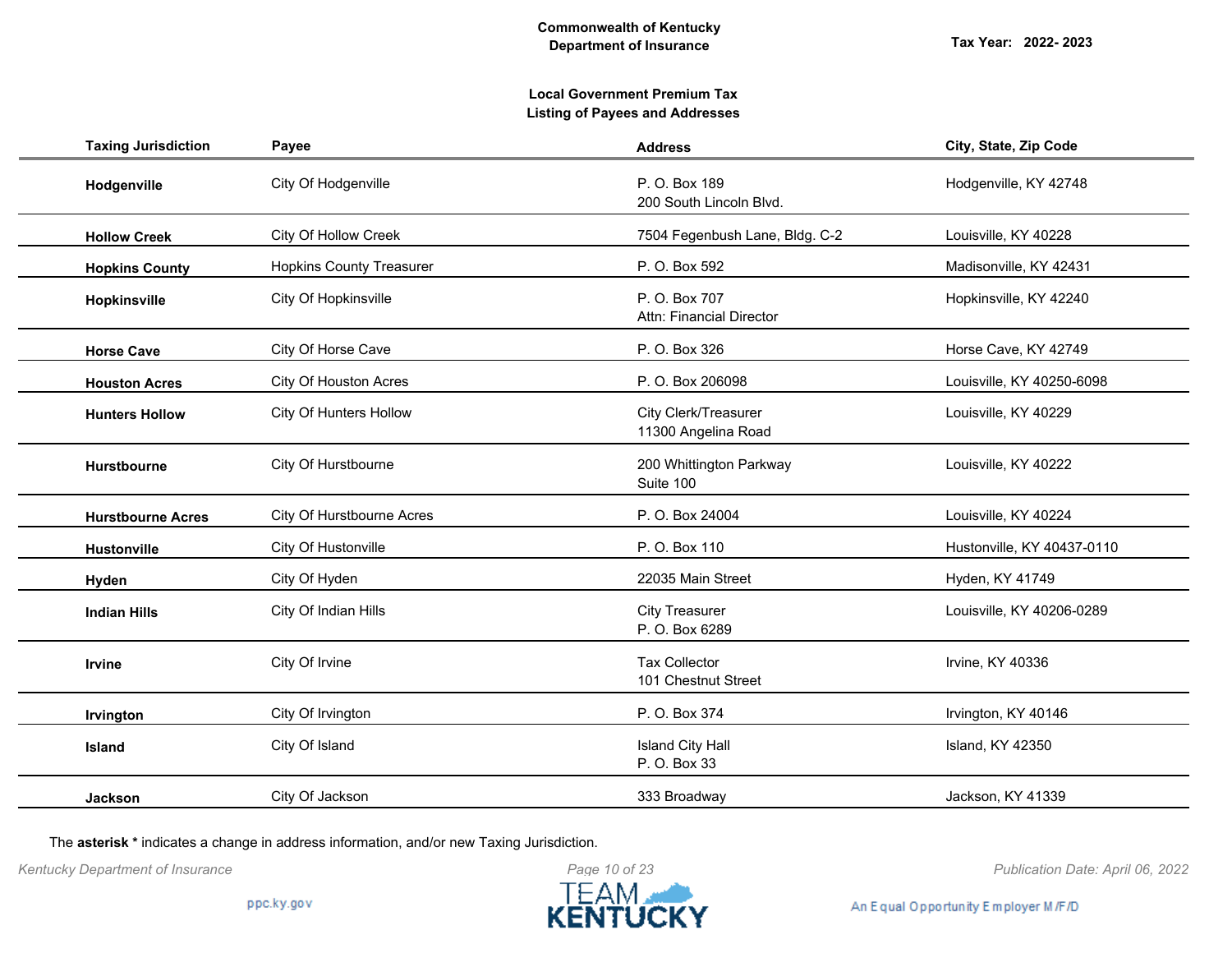| <b>Taxing Jurisdiction</b> | Payee                         | <b>Address</b>                                                                         | City, State, Zip Code       |
|----------------------------|-------------------------------|----------------------------------------------------------------------------------------|-----------------------------|
| <b>Jackson County</b>      | Jackson County Fiscal Court   | P. O. Box 175                                                                          | Mc Kee, KY 40447            |
| <b>Jamestown</b>           | City Of Jamestown             | P. O. Box 587                                                                          | Jamestown, KY 42629         |
| Jeffersontown              | City Of Jeffersontown         | 10416 Watterson Tr.                                                                    | Jeffersontown, KY 40299     |
| Jeffersonville             | City Of Jeffersonville        | P. O. Box 127                                                                          | Jeffersonville, KY 40337    |
| <b>Jenkins</b>             | City Of Jenkins               | 9409 Highway 805<br>P.O. Box 568                                                       | Jenkins, KY 41537           |
| <b>Jessamine County</b>    | Jessamine County              | Jessamine County Fiscal Court/Occupational T: Nicholasville, KY 40356<br>105 Court Row |                             |
| <b>Junction City</b>       | City Of Junction City         | P. O. Box 326                                                                          | Junction City, KY 40440     |
| <b>Kenton County</b>       | Kenton County Fiscal Court    | P.O. Box 706270                                                                        | Cincinnati, OH 45270-6270   |
| <b>Kingsley</b>            | City Of Kingsley              | P. O. Box 5515                                                                         | Louisville, KY 40255-0515   |
| <b>Knott County</b>        | <b>Knott County Treasurer</b> | P.O. Box 505                                                                           | Hindman, KY 41822           |
| Kuttawa                    | City Of Kuttawa               | P. O. Box 400                                                                          | Kuttawa, KY 42055           |
| La Center                  | City Of La Center             | P.O. Box 420                                                                           | La Center, KY 42056         |
| Lafayette                  | City Of Lafayette             | P.O. Box 240                                                                           | La Fayette, KY 42254        |
| Lagrange                   | City Of Lagrange              | 307 West Jefferson Street                                                              | Lagrange, KY 40031          |
| <b>Lakeside Park</b>       | City Of Lakeside Park         | 9 Buttermilk Pike                                                                      | Lakeside Park, KY 41017     |
| Lancaster                  | City Of Lancaster             | 308 West Maple Avenue<br>Suite 1                                                       | Lancaster, KY 40444         |
| <b>Langdon Place</b>       | City Of Langdon Place         | P. O. Box 22294                                                                        | Louisville, KY 40252        |
| Lawrenceburg               | City Of Lawrenceburg          | <b>Tax Collector</b><br>P.O. Box 290                                                   | Lawrenceburg, KY 40342-0290 |

The **asterisk \*** indicates a change in address information, and/or new Taxing Jurisdiction.



*Kentucky Department of Insurance Publication Date: April 06, 2022*

An Equal Opportunity Employer M/F/D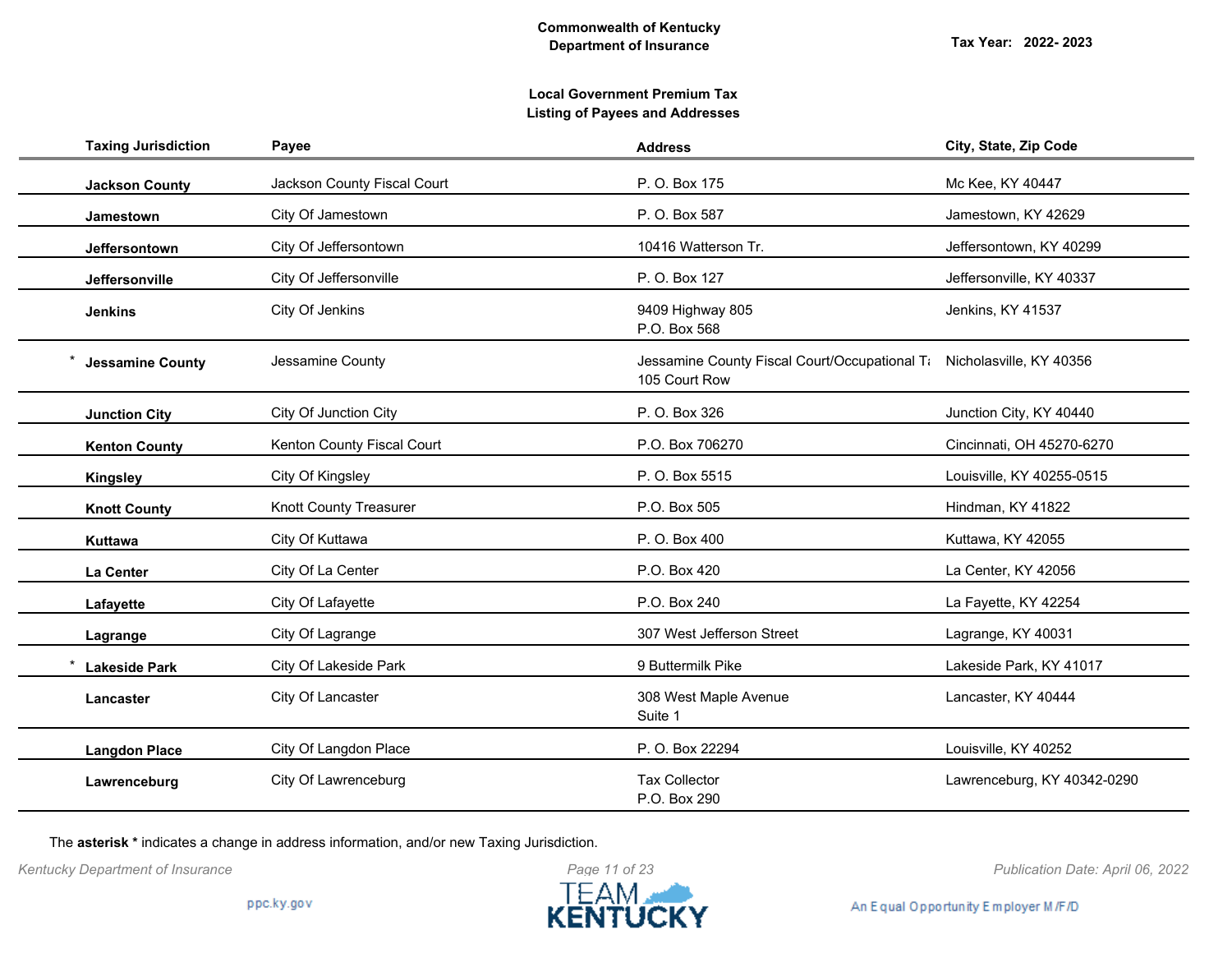| <b>Taxing Jurisdiction</b> | Payee                                                                   | <b>Address</b>                               | City, State, Zip Code      |
|----------------------------|-------------------------------------------------------------------------|----------------------------------------------|----------------------------|
| Lebanon                    | City Of Lebanon                                                         | P. O. Box 840                                | Lebanon, KY 40033          |
| <b>Lebanon Junction</b>    | City Of Lebanon Junction                                                | P. O. Box 69                                 | Lebanon Junction, KY 40150 |
| Leitchfield                | City Of Leitchfield                                                     | P. O. Box 398                                | Leitchfield, KY 42755      |
| <b>Lewis County</b>        | Lewis County Fiscal Court                                               | 112 Second Street, Suite 201                 | Vanceburg, KY 41179        |
| Lewisburg                  | City Of Lewisburg                                                       | 549 S Main Street                            | Lewisburg, KY 42256        |
| Lewisport                  | City of Lewisport                                                       | <b>PO BOX 22</b>                             | Lewisport, KY 42351        |
| Lexington-Fayette          | Lexington-Fayette Urban County Government                               | 200 East Main Street                         | Lexington, KY 40507        |
| Liberty                    | City Of Liberty                                                         | P. O. Box 127                                | Liberty, KY 42539-0127     |
| Lincolnshire               | City Of Lincolnshire                                                    | P.O. Box 20232                               | Louisville, KY 40250-0232  |
| Livermore                  | City Of Livermore                                                       | P. O. Box 279                                | Livermore, KY 42352        |
| Livingston                 | City Of Livingston                                                      | P. O. Box 654                                | Livingston, KY 40445       |
| London                     | City Of London                                                          | City Clerk'S Office<br>501 South Main Street | London, KY 40741           |
| Loretto                    | City Of Loretto                                                         | Box 45 - School House Drive                  | Loretto, KY 40037          |
| Louisa                     | City Of Louisa                                                          | 215 N. Main Cross Street                     | Louisa, KY 41230           |
|                            | Louisville Urban Services D Louisville-Jefferson Co. Revenue Commission | P. O. Box 37740                              | Louisville, KY 40232-7740  |
| Louisville-Jefferson       | Louisville-Jefferson Co. Revenue Commission                             | P. O. Box 37740                              | Louisville, KY 40232-7740  |
| Loyall                     | City Of Loyall                                                          | 306 Carter Avenue<br>P.O. Box 1060           | Loyall, KY 40854           |
| Ludlow                     | City Of Ludlow                                                          | P. O. Box 16188                              | Ludlow, KY 41016           |
| Lynch                      | City of Lynch                                                           | P.O. Box 667                                 | Lynch, KY 40855            |

The **asterisk \*** indicates a change in address information, and/or new Taxing Jurisdiction.



*Kentucky Department of Insurance Publication Date: April 06, 2022*

An Equal Opportunity Employer M/F/D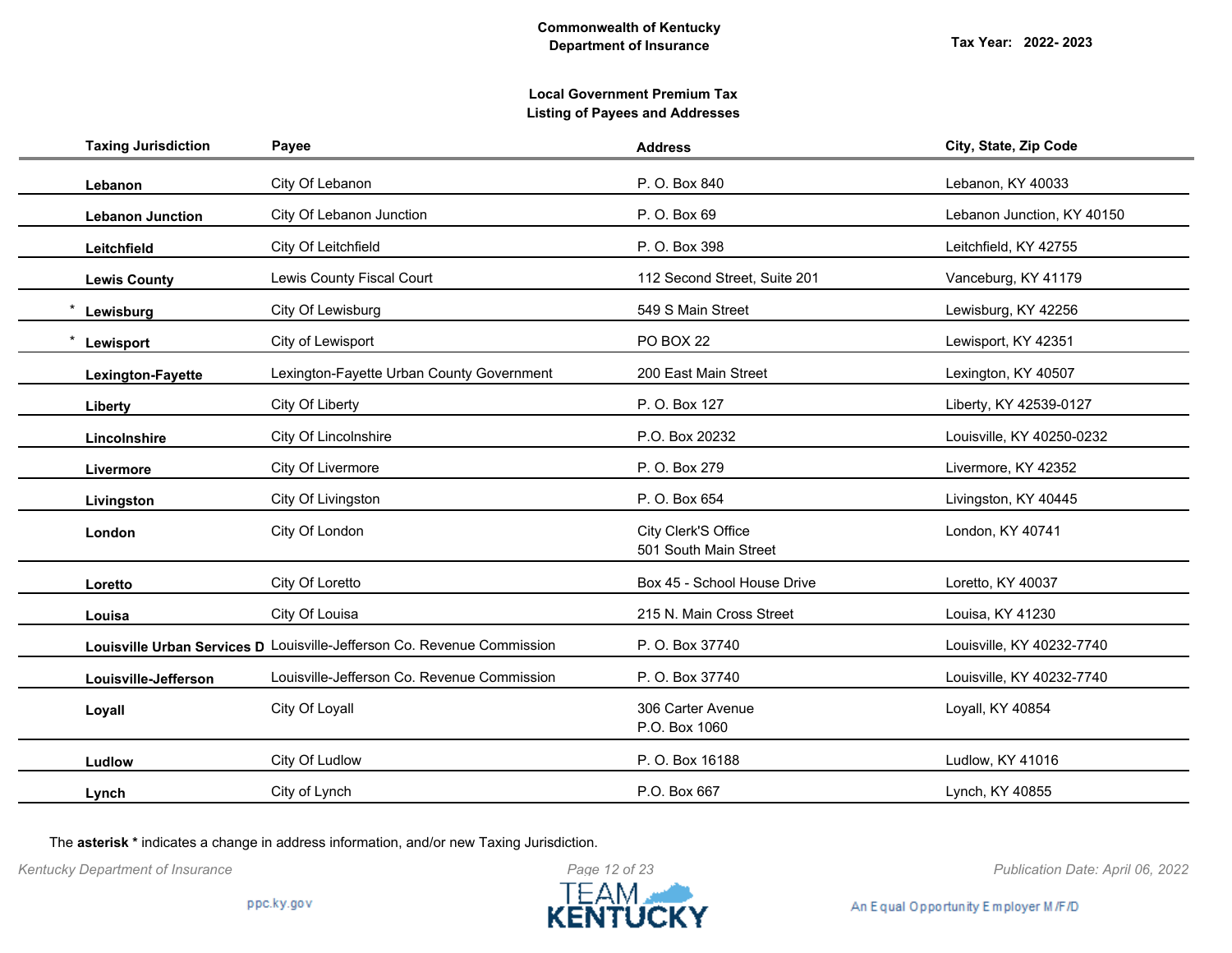| <b>Taxing Jurisdiction</b> | Payee                                   | <b>Address</b>                                                           | City, State, Zip Code     |
|----------------------------|-----------------------------------------|--------------------------------------------------------------------------|---------------------------|
| Lyndon                     | City Of Lyndon                          | 515 Wood Road                                                            | Louisville, KY 40222      |
| Lynnview                   | City Of Lynnview                        | 1241 Gilmore Lane                                                        | Louisville, KY 40213-2307 |
| <b>Madison County</b>      | <b>Madison County Fiscal Court</b>      | PO Box 1120                                                              | Richmond, KY 40475-1120   |
| <b>Madisonville</b>        | City Of Madisonville                    | <b>City Clerk</b><br><b>PO Box 705</b>                                   | Madisonville, KY 42431    |
| <b>Manchester</b>          | City Of Manchester                      | 123 Town Square                                                          | Manchester, KY 40962      |
| <b>Manor Creek</b>         | City Of Manor Creek                     | <b>City Clerk</b><br>501 Eastern Boulevard                               | Clarksville, IN 47129     |
| <b>Marion</b>              | City Of Marion                          | 217 South Main Street                                                    | Marion, KY 42064          |
| <b>Martin</b>              | City Of Martin                          | P. O. Box 749                                                            | Martin, KY 41649          |
| <b>Maryhill Estates</b>    | <b>City Of Maryhill Estates</b>         | 4205 Maryknoll Lane                                                      | Louisville, KY 40207      |
| <b>Mason County</b>        | <b>Mason County Treasurer</b>           | 31 West Third Street                                                     | Maysville, KY 41056       |
| <b>Mayfield</b>            | City Of Mayfield                        | 211 E. Broadway City Hall                                                | Mayfield, KY 42066        |
| <b>Maysville</b>           | City Of Maysville                       | 216 Bridge Street                                                        | Maysville, KY 41056       |
| <b>Mc Henry</b>            | City Of Mc Henry                        | P.O. Box 47                                                              | Mc Henry, KY 42354        |
| McCracken Co.              | McCracken County Fiscal Court           | 300 Clarence Gaines Street<br>Attn: Finance Department, McCracken County | Paducah, KY 42003         |
| <b>McKee</b>               | City Of McKee                           | P. O. Box 455                                                            | Mc Kee, KY 40447          |
| <b>Meade County</b>        | Meade County Courthouse Judge Executive | 516 Hill Crest Drive                                                     | Brandenburg, KY 40108     |
| <b>Meadow Vale</b>         | City Of Meadow Vale                     | P. O. Box 22292                                                          | Louisville, KY 40252-0292 |
| <b>Meadowbrook Farm</b>    | City Of Meadowbrook Farm                | City Clerk-P.O. Box 23104                                                | Louisville, KY 40223      |
| <b>Meadowview Estates</b>  | <b>City Of Meadowview Estates</b>       | P.O. Box 206274                                                          | Louisville, KY 40250-6274 |

The **asterisk \*** indicates a change in address information, and/or new Taxing Jurisdiction.



An Equal Opportunity Employer M/F/D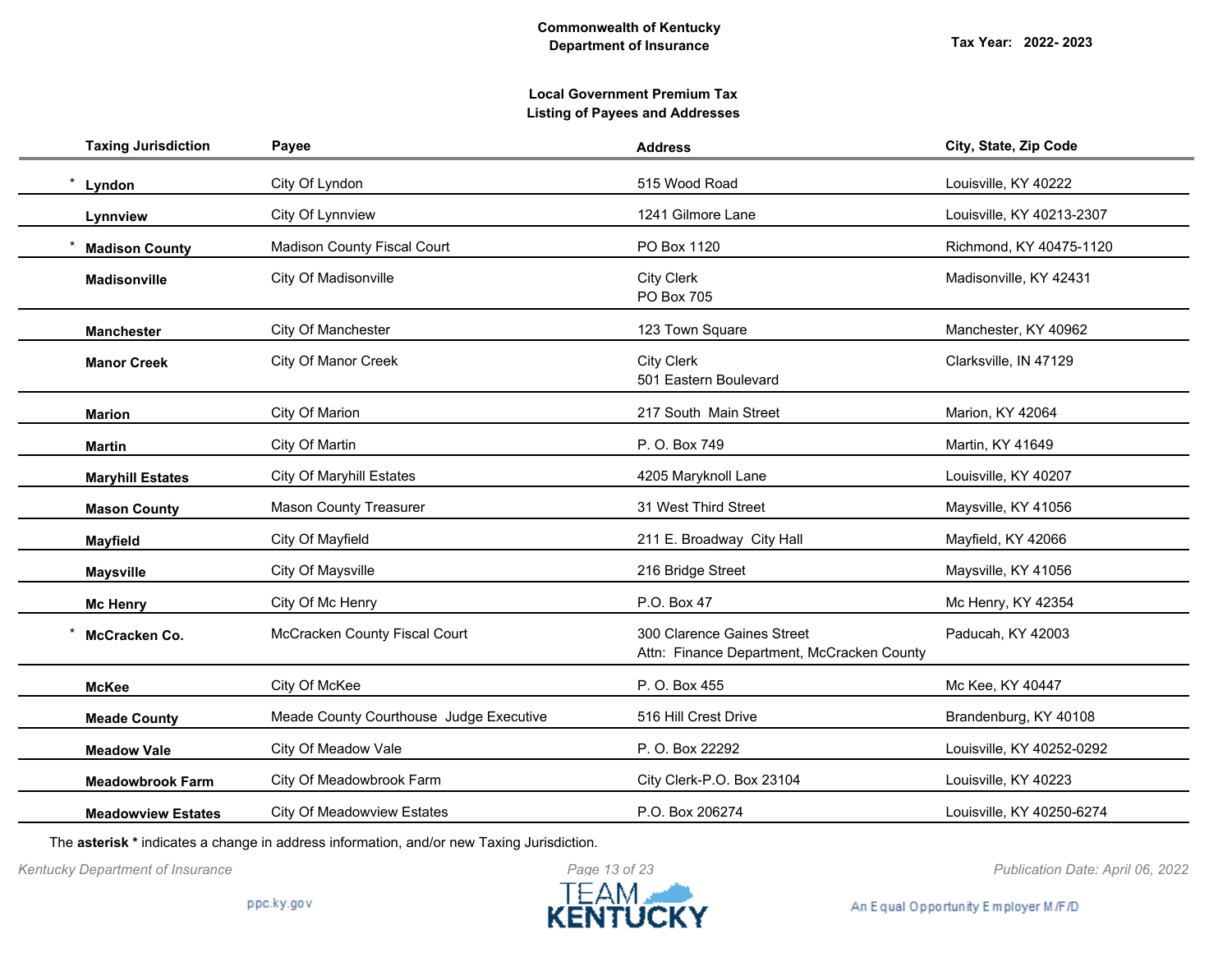# **Local Government Premium Tax Listing of Payees and Addresses**

| <b>Taxing Jurisdiction</b> | Payee                         | <b>Address</b>                       | City, State, Zip Code     |
|----------------------------|-------------------------------|--------------------------------------|---------------------------|
| Melbourne                  | City Of Melbourne             | P. O. Box 63                         | Melbourne, KY 41059-0063  |
| <b>Menifee County</b>      | Menifee County Fiscal Court   | P. O. Box 105                        | Frenchburg, KY 40322      |
| <b>Mentor</b>              | City Of Mentor                | P.O. Box 3                           | Mentor, KY 41007          |
| Middlesboro                | City Of Middlesboro           | P. O. Box 756                        | Middlesboro, KY 40965     |
| Middletown                 | City Of Middletown            | P. O. Box 43048                      | Louisville, KY 40253      |
| <b>Midway</b>              | City Of Midway                | P. O. Box 4275                       | Midway, KY 40347-4275     |
| Millersburg                | City Of Millersburg           | <b>Box 265</b>                       | Millersburg, KY 40348     |
| <b>Milton</b>              | City Of Milton                | 10179 Highway 421 N                  | Milton, KY 40045          |
| <b>Mockingbird Valley</b>  | City of Mockingbird Valley    | P.O. Box 7845                        | Louisville, KY 40257-0845 |
| <b>Monticello</b>          | City Of Monticello            | P. O. Box 550                        | Monticello, KY 42633      |
| Moorland                   | City of Moorland              | PO Box 23397                         | Moorland, KY 40223        |
| Morehead                   | City Of Morehead              | 314 Bridge Street                    | Morehead, KY 40351        |
| <b>Morgan County</b>       | Morgan County Fiscal Court    | 450 Prestonburg Street               | West Liberty, KY 41472    |
| Morganfield                | City Of Morganfield           | 220 N. Morgan Street<br>P.O. Box 420 | Morganfield, KY 42437     |
| Morgantown                 | City Of Morgantown            | P. O. Box 397                        | Morgantown, KY 42261      |
| <b>Mortons Gap</b>         | City Of Mortons Gap           | P. O. Box 367<br>131 Cross Street    | Mortons Gap, KY 42440     |
| <b>Mount Olivet</b>        | City of Mount Olivet          | P.O. Box 166                         | Mount Olivet, KY 41064    |
| <b>Mount Sterling</b>      | <b>City Of Mount Sterling</b> | 33 North Maysville                   | Mount Sterling, KY 40353  |
| <b>Mount Vernon</b>        | City of Mount Vernon          | P. O. Box 1465                       | Mt Vernon, KY 40456       |

The **asterisk \*** indicates a change in address information, and/or new Taxing Jurisdiction.



*Kentucky Department of Insurance Publication Date: April 06, 2022*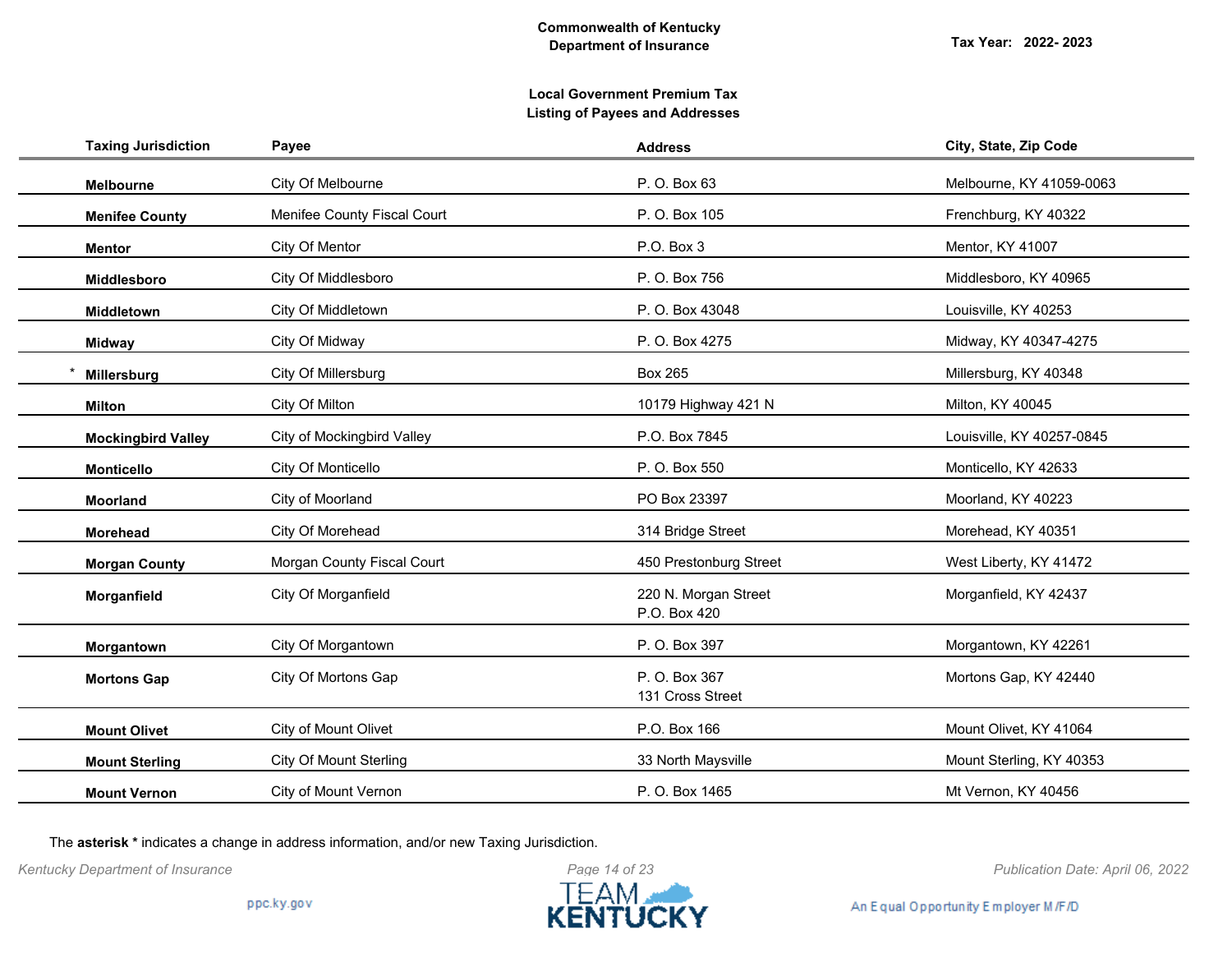# **Local Government Premium Tax Listing of Payees and Addresses**

| <b>Taxing Jurisdiction</b> | Payee                            | <b>Address</b>                             | City, State, Zip Code        |
|----------------------------|----------------------------------|--------------------------------------------|------------------------------|
| <b>Mount Washington</b>    | City of Mount Washington         | Attention: City Treasurer<br>P.O. Box 285  | Mount Washington, KY 40047   |
| Muldraugh                  | City Of Muldraugh                | 202 Wendell Street                         | Muldraugh, KY 40155-0395     |
| <b>Munfordville</b>        | City Of Munfordville             | P. O. Box 85                               | Munfordville, KY 42765       |
| <b>Murray</b>              | City Of Murray                   | City of Murray<br>500 Main Street          | Murray, KY 42071             |
| <b>Murray Hill</b>         | City Of Murray Hill              | P. O. Box 22302                            | Louisville, KY 40252         |
| <b>Nebo</b>                | City Of Nebo                     | P. O. Box 173                              | Nebo, KY 42441               |
| <b>New Castle</b>          | City Of New Castle               | P. O. Box 390                              | New Castle, KY 40050         |
| <b>New Haven</b>           | City Of New Haven                | P.O. Box 98                                | New Haven, KY 40051          |
| <b>Newport</b>             | City Of Newport                  | <b>Finance Department</b><br>P.O. Box 1090 | Newport, KY 41071-0090       |
| <b>Nicholas County</b>     | Nicholas County                  | Nicholas County Fiscal Court<br>PO Box 167 | Carlisle, KY 40311           |
| Nicholasville              | City Of Nicholasville            | PO Box 590                                 | Nicholasville, KY 40340-0450 |
| <b>Norbourne Estates</b>   | <b>City Of Norbourne Estates</b> | Jerry Brown, City Clerk<br>P.O. Box 7825   | Louisville, KY 40257         |
| <b>North Middletown</b>    | City Of North Middletown         | P. O. Box 69                               | North Middletown, KY 40357   |
| Northfield                 | Treasurer - City Of Northfield   | 4949 Brrownsboro Road<br>Suite 286         | Louisville, KY 40222         |
| Nortonville                | City Of Nortonville              | 199 South Main Street                      | Nortonville, KY 42442        |
| Norwood                    | City Of Norwood                  | P. O. Box 22375                            | Louisville, KY 40252         |
| <b>Oak Grove</b>           | City Of Oak Grove                | P. O. Box 250                              | Oak Grove, KY 42262          |

The **asterisk \*** indicates a change in address information, and/or new Taxing Jurisdiction.

*Kentucky Department of Insurance Publication Date: April 06, 2022*

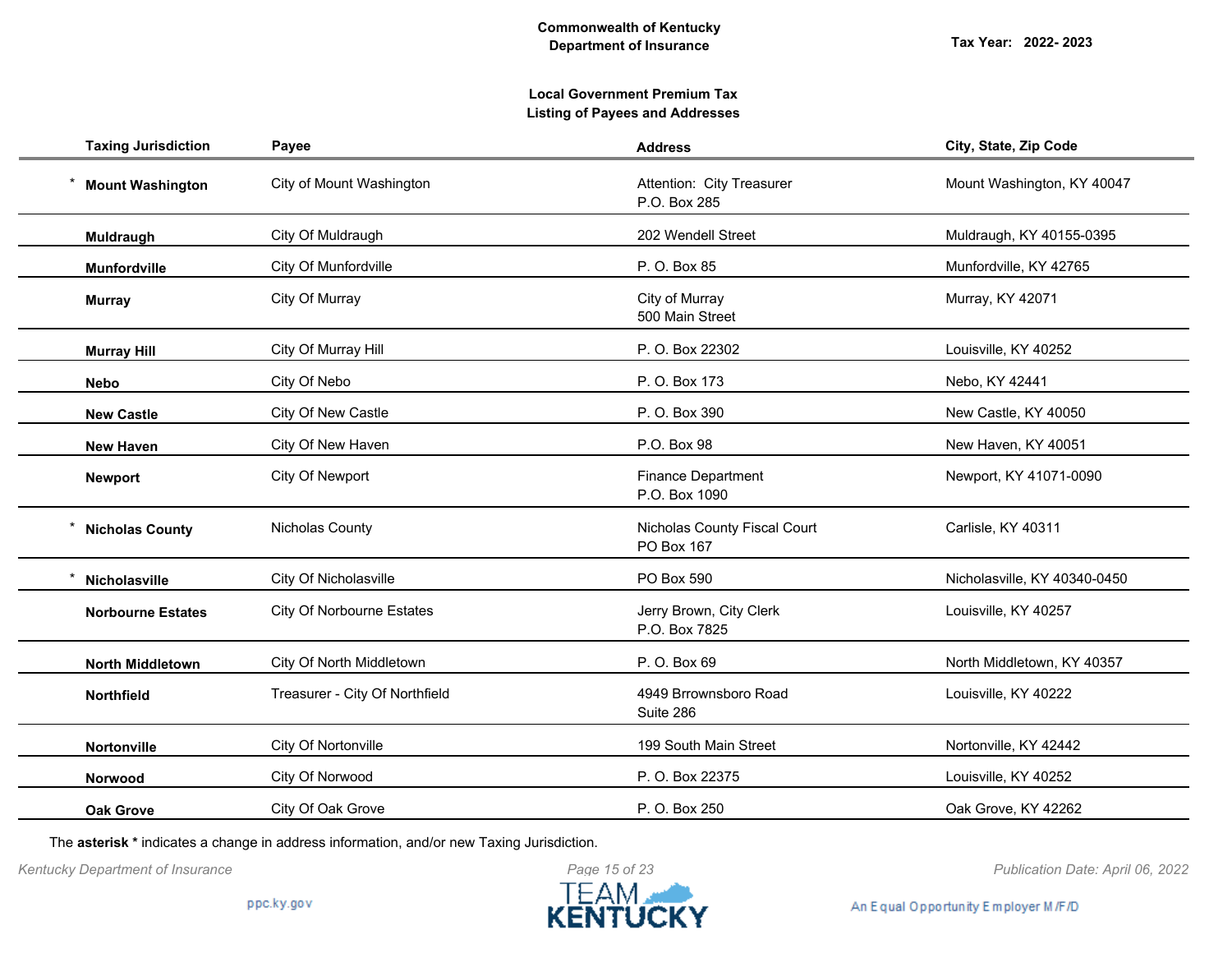| <b>Taxing Jurisdiction</b>  | Payee                              | <b>Address</b>                                                | City, State, Zip Code      |
|-----------------------------|------------------------------------|---------------------------------------------------------------|----------------------------|
| <b>Oakland</b>              | City Of Oakland                    | P. O. Box 122                                                 | Oakland, KY 42159-0122     |
| <b>Old Brownsboro Place</b> | City Of Old Brownsboro Place       | Attn: City Treasurer<br>P. O. Box 22192                       | Louisville, KY 40252-0192  |
| <b>Oldham County</b>        | <b>Oldham County Treasurer</b>     | Oldham County Fiscal Court Bldg.<br>100 West Jefferson Street | LaGrange, KY 40031-1149    |
| <b>Olive Hill</b>           | City Of Olive Hill                 | 225 Roger Patton Drive                                        | Olive Hill, KY 41164       |
| <b>Orchard Grass Hills</b>  | <b>City Of Orchard Grass Hills</b> | P. O. Box 25                                                  | Crestwood, KY 40014        |
| <b>Owen County</b>          | Owen County Treasurer              | 100 North Thomas Street                                       | Owenton, KY 40359          |
| Owensboro                   | City Of Owensboro                  | P. O. Box 10003                                               | Owensboro, KY 42302-9003   |
| Owingsville                 | City Of Owingsville                | P. O. Box 639                                                 | Owingsville, KY 40360      |
| <b>Owsley County</b>        | <b>Owsley County Fiscal Court</b>  | P. O. Box 749                                                 | Booneville, KY 41314       |
| Paducah                     | City Of Paducah                    | P.O. Box 9001241                                              | Louisville, KY 40290-1241  |
| <b>Paintsville</b>          | City Of Paintsville                | P. O. Box 1588                                                | Paintsville, KY 41240-0071 |
| Paris                       | City Of Paris                      | 525 High Street                                               | Paris, KY 40361            |
| <b>Park City</b>            | City Of Park City                  | P. O. Box 304                                                 | Park City, KY 42160        |
| <b>Park Hills</b>           | City Of Park Hills                 | 1106 Amsterdam Road                                           | Park Hills, KY 41011-2097  |
| <b>Parkway Village</b>      | City Of Parkway Village            | P. O. Box 17092                                               | Louisville, KY 40217       |
| Pembroke                    | City Of Pembroke                   | P. O. Box 162                                                 | Pembroke, KY 42266         |
| Perryville                  | City Of Perryville                 | P.O. Box 95                                                   | Perryville, KY 40468       |
| <b>Pewee Valley</b>         | City Of Pewee Valley               | P. O. Box 769                                                 | Pewee Valley, KY 40056     |
| <b>Pineville</b>            | City Of Pineville                  | P. O. Box 688                                                 | Pineville, KY 40977        |

The **asterisk \*** indicates a change in address information, and/or new Taxing Jurisdiction.

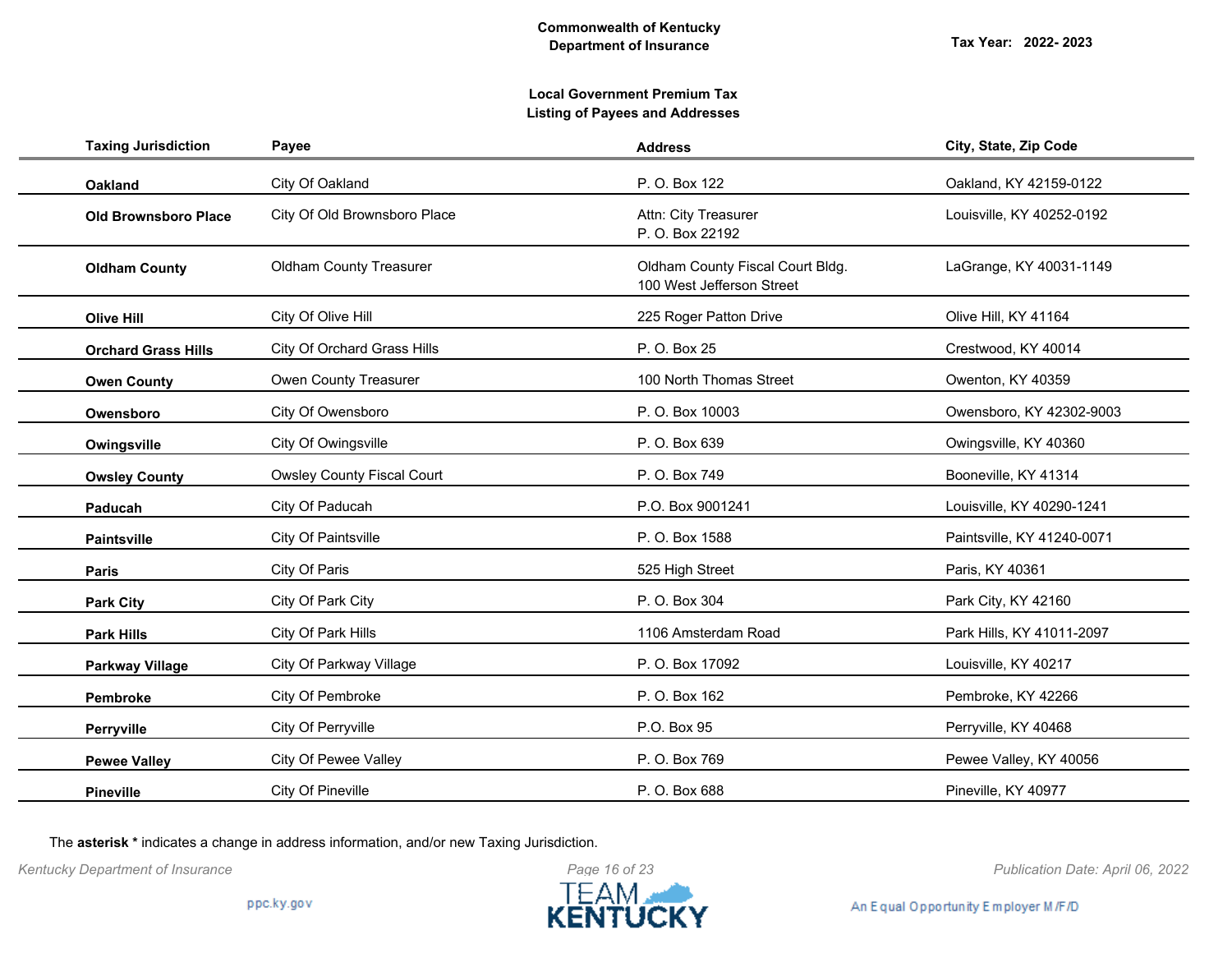| <b>Taxing Jurisdiction</b> | Payee                             | <b>Address</b>                                                                                | City, State, Zip Code   |
|----------------------------|-----------------------------------|-----------------------------------------------------------------------------------------------|-------------------------|
| <b>Pioneer Village</b>     | <b>City Of Pioneer Village</b>    | 4700 Summitt Drive                                                                            | Louisville, KY 40229    |
| <b>Plantation</b>          | City Of Plantation                | P. O. Box 22698                                                                               | Louisville, KY 40222    |
| <b>Pleasureville</b>       | City Of Pleasureville             | P. O. Box 2                                                                                   | Pleasureville, KY 40057 |
| <b>Plum Springs</b>        | City Of Plum Springs              | 288 Oak Street                                                                                | Bowling Green, KY 42101 |
| <b>Powderly</b>            | City Of Powderly                  | 211 Hillside Road                                                                             | Powderly, KY 42367      |
| <b>Powell County</b>       | <b>Powell County Fiscal Court</b> | P.O. Box 506                                                                                  | Stanton, KY 40380       |
| Prestonsburg               | <b>City Of Prestonsburg</b>       | 200 North Lake Drive                                                                          | Prestonsburg, KY 41653  |
| Prestonville               | City Of Prestonville              | P. O. Box 306                                                                                 | Carrollton, KY 41008    |
| <b>Princeton</b>           | City Of Princeton                 | 206 E. Market Street                                                                          | Princeton, KY 42445     |
| <b>Prospect</b>            | City Of Prospect                  | PO Box 1 9200 US Highway 42                                                                   | Prospect, KY 40059      |
| Providence                 | <b>City Of Providence</b>         | P. O. Box 128                                                                                 | Providence, KY 42450    |
| <b>Pulaski County</b>      | Pulaski County Treasurer          | P. O. Box 712                                                                                 | Somerset, KY 42501      |
| Raceland                   | City Of Raceland                  | 711 Chinn Street                                                                              | Raceland, KY 41169      |
| Radcliff                   | City Of Radcliff                  | P.O. Drawer 519                                                                               | Radcliff, KY 40159-0519 |
| Ravenna                    | City Of Ravenna                   | 620 Main Street<br>Office Of The Mayor                                                        | Ravenna, KY 40472       |
| Richlawn                   | City Of Richlawn                  | P. O. Box 7786                                                                                | Louisville, KY 40207    |
| Richmond                   | City Of Richmond                  | P. O. Box 1268                                                                                | Richmond, KY 40476-1268 |
| <b>River Bluff</b>         | City Of River Bluff               | P. O. Box 792                                                                                 | Prospect, KY 40059      |
| Riverwood                  | City Of Riverwood                 | Attn: Grace Wilson<br>c/o Henderman, Jessee & Co., PLLC<br>304 Whittington Parkway, Suite 107 | Louisville, KY 40222    |

The **asterisk \*** indicates a change in address information, and/or new Taxing Jurisdiction.



*Kentucky Department of Insurance Publication Date: April 06, 2022*

An Equal Opportunity Employer M/F/D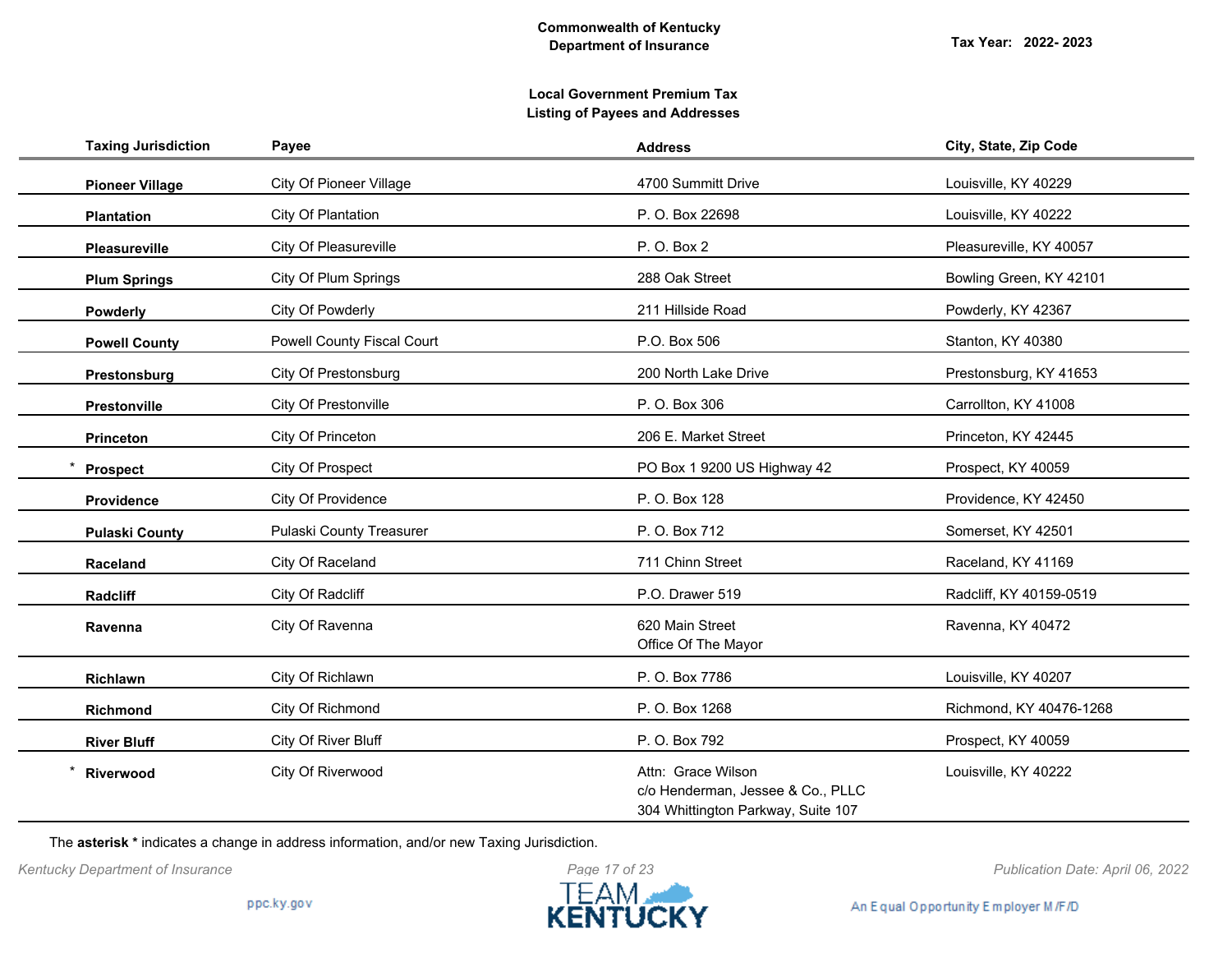# **Local Government Premium Tax Listing of Payees and Addresses**

| <b>Taxing Jurisdiction</b> | Payee                             | <b>Address</b>                                             | City, State, Zip Code     |
|----------------------------|-----------------------------------|------------------------------------------------------------|---------------------------|
| <b>Robards</b>             | City Of Robards                   | P. O. Box 488                                              | Robards, KY 42452-0488    |
| <b>Robertson County</b>    | <b>Robertson County Treasurer</b> | P.O. Box 76<br><b>Mount Olivet</b>                         | Mount Olivet, KY 41064    |
| <b>Rockcastle County</b>   | Rockcastle County Fiscal Court    | P. O. Box 755                                              | Mount Vernon, KY 40456    |
| Rockport                   | City Of Rockport                  | P. O. Box 128                                              | Rockport, KY 42369        |
| <b>Rolling Fields</b>      | <b>City Of Rolling Fields</b>     | P.O. Box 221043                                            | Louisville, KY 40252      |
| <b>Rolling Hills</b>       | City Of Rolling Hills             | P. O. Box 22445                                            | Louisville, KY 40252      |
| <b>Russell</b>             | City Of Russell                   | PO Box 394                                                 | Russell, KY 41169         |
| <b>Russell Springs</b>     | <b>City Of Russell Springs</b>    | P. O. Box 247                                              | Russell Springs, KY 42642 |
| <b>Russellville</b>        | City of Russellville              | 168 South Main Street                                      | Russellville, KY 42276    |
| <b>Ryland Heights</b>      | City Of Ryland Heights            | <b>Tax Collector</b><br>10145 Decoursey Pike               | Ryland Heights, KY 41015  |
| Sacramento                 | City Of Sacramento                | Treasurer<br><b>Box 245</b>                                | Sacramento, KY 42372      |
| Sadieville                 | City Of Sadieville                | P. O. Box 129                                              | Sadieville, KY 40370      |
| <b>Salem</b>               | City of Salem KY                  | PO Box 234                                                 | Salem, KY 42078           |
| <b>Salyersville</b>        | City Of Salyersville              | P. O. Box 640                                              | Salyersville, KY 41465    |
| <b>Sanders</b>             | City of Sanders                   | P.O. Box 119                                               | Sanders, KY 41083         |
| <b>Sandy Hook</b>          | City Of Sandy Hook                | P. O. Box 274                                              | Sandy Hook, KY 41171      |
| <b>Science Hill</b>        | City Of Science Hill              | P. O. Box 295                                              | Science Hill, KY 42553    |
| <b>Scottsville</b>         | City Of Scottsville               | Attention: City Treasurer<br>201 West Main Street, Suite 8 | Scottsville, KY 42164     |

The **asterisk \*** indicates a change in address information, and/or new Taxing Jurisdiction.

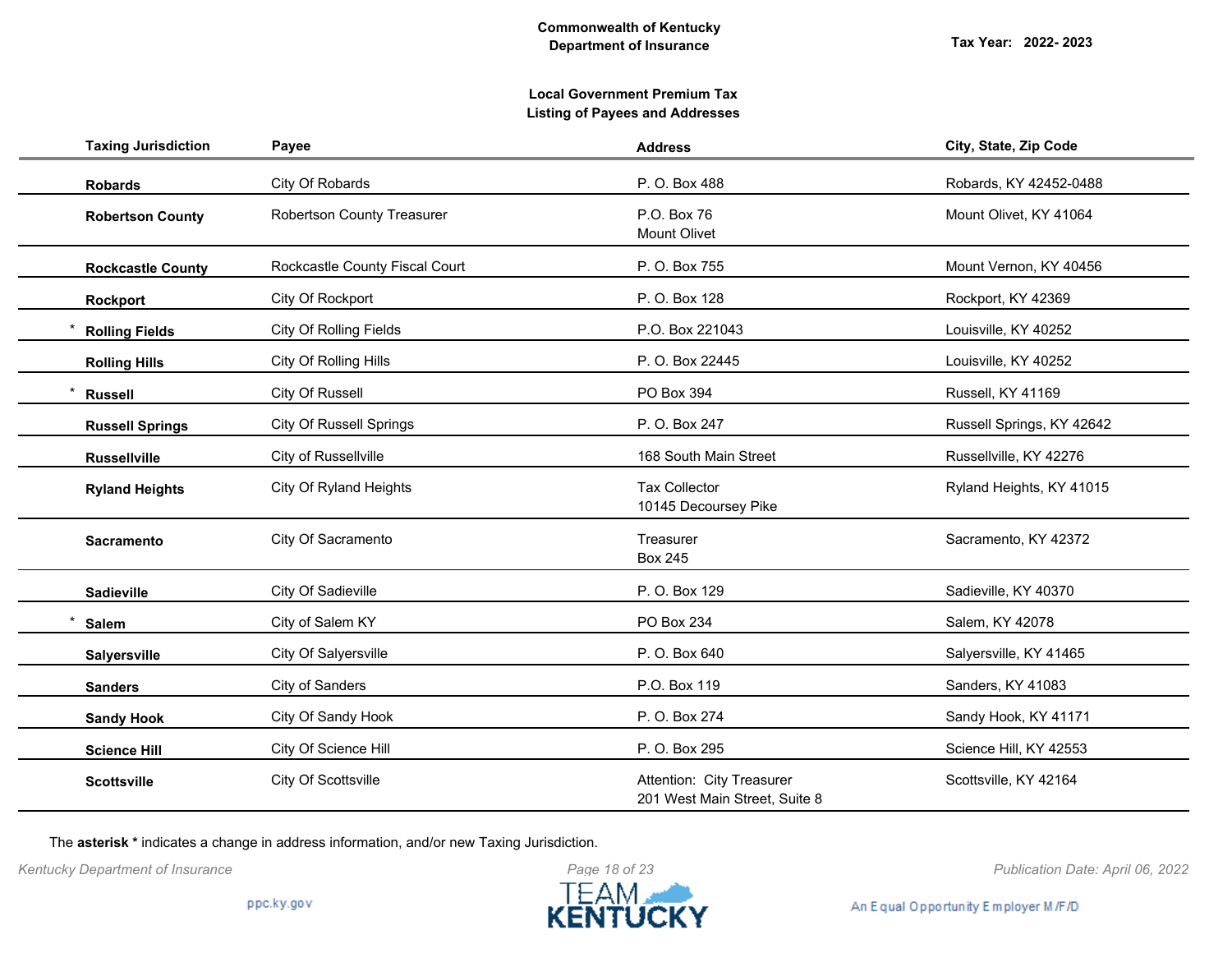# **Local Government Premium Tax Listing of Payees and Addresses**

| <b>Taxing Jurisdiction</b> | Payee                                 | <b>Address</b>                                  | City, State, Zip Code      |
|----------------------------|---------------------------------------|-------------------------------------------------|----------------------------|
| <b>Sebree</b>              | The City Of Sebree                    | 36 South Spring Street<br>P.O. Box 245          | Sebree, KY 42455           |
| <b>Seneca Gardens</b>      | RDS KY-Insurance Premium Tax Division | P.O. Box 830725                                 | Birmingham, AL 35283-0725  |
| Shelbyville                | City Of Shelbyville                   | P. O. Box 1289                                  | Shelbyville, KY 40066-3289 |
| Shepherdsville             | <b>City Of Shepherdsville</b>         | P.O. Box 400<br>634 Conestoga Parkway           | Shepherdsville, KY 40165   |
| <b>Shively</b>             | City Of Shively                       | <b>Shively City Clerk</b><br>3920 Dixie Highway | Shively, KY 40216          |
| <b>Silver Grove</b>        | City Of Silver Grove                  | <b>City Clerk</b><br>P.O. Box 428               | Silver Grove, KY 41085     |
| Simpsonville               | City of Simpsonville                  | P.O. Box 378                                    | Simpsonville, KY 40067     |
| <b>Slaughters</b>          | Town Of Slaughters                    | P. O. Box 23                                    | Slaughters, KY 42456       |
| <b>Smithfield</b>          | City Of Smithfield                    | P. O. Box 22                                    | Smithfield, KY 40068       |
| <b>Smithland</b>           | City Of Smithland                     | P. O. Box 287                                   | Smithland, KY 42081        |
| <b>Smiths Grove</b>        | <b>City Of Smiths Grove</b>           | P. O. Box 114                                   | Smiths Grove, KY 42171     |
| <b>Somerset</b>            | City Of Somerset                      | P. O. Box 989                                   | Somerset, KY 42501-0989    |
| <b>South Shore</b>         | City Of South Shore                   | P. O. Box 516                                   | South Shore, KY 41175      |
| Southgate                  | City Of Southgate                     | 122 Electric Avenue                             | Southgate, KY 41071        |
| <b>Sparta</b>              | City Of Sparta                        | P.O. Box D                                      | Sparta, KY 41086           |
| <b>Spencer County</b>      | <b>Spencer County Treasurer</b>       | P.O. Box 183                                    | Taylorsville, KY 40071     |
| <b>Spring Valley</b>       | <b>City Of Spring Valley</b>          | P. O. Box 22466                                 | Louisville, KY 40252-0466  |
| Springfield                | City Of Springfield                   | 127 W. Main                                     | Springfield, KY 40069      |

The **asterisk \*** indicates a change in address information, and/or new Taxing Jurisdiction.

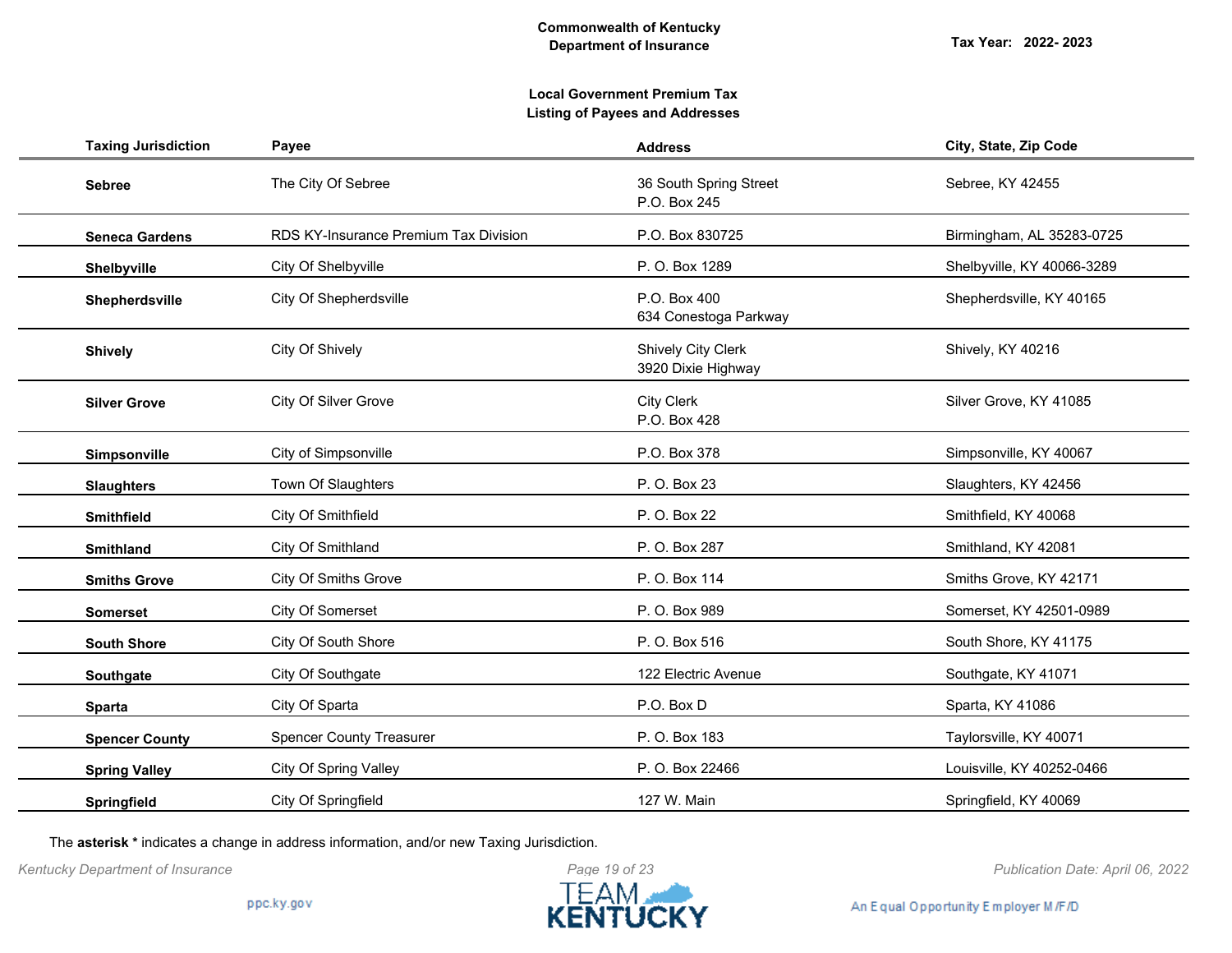| <b>Taxing Jurisdiction</b> | Payee                                  | <b>Address</b>                          | City, State, Zip Code       |
|----------------------------|----------------------------------------|-----------------------------------------|-----------------------------|
| Springmill                 | City of Springmill                     | P.O. Box 91241                          | Louisville, KY 40291        |
| <b>St. Charles</b>         | City Of St. Charles                    | P. O. Box 246                           | St. Charles, KY 42453       |
| <b>St. Matthews</b>        | City Of St. Matthews                   | <b>City Treasurer</b><br>P. O. Box 7097 | St. Matthews, KY 40257-0097 |
| St. Regis Park             | City Of St. Regis Park                 | P. O. Box 20429                         | Louisville, KY 40250-0249   |
| <b>Stamping Ground</b>     | <b>City Of Stamping Ground</b>         | P. O. Box 29                            | Stamping Ground, KY 40379   |
| <b>Stanford</b>            | City Of Stanford                       | 403 East Main Street                    | Stanford, KY 40484          |
| <b>Stanton</b>             | City Of Stanton                        | P. O. Box 370                           | Stanton, KY 40380           |
| <b>Strathmoor Manor</b>    | City Of Strathmoor Manor               | P. O. Box 5459                          | Louisville, KY 40255-0459   |
| <b>Strathmoor Village</b>  | <b>City Of Strathmoor Village</b>      | P. O. Box 5253                          | Louisville, KY 40255        |
| <b>Sturgis</b>             | City Of Sturgis                        | P. O. Box 98                            | Sturgis, KY 42459           |
| <b>Sycamore</b>            | City Of Sycamore                       | Treasurer<br>217 Sycamore Drive         | Louisville, KY 40223        |
| <b>Taylor Mill</b>         | City Of Taylor Mill                    | 5225 Taylor Mill Road                   | Taylor Mill, KY 41015       |
| <b>Taylorsville</b>        | City Of Taylorsville                   | P. O. Box 279                           | Taylorsville, KY 40071-0279 |
| <b>Ten Broeck</b>          | Treasurer - City Of Ten Broeck         | 9104 Spokane Way                        | Louisville, KY 40241-2426   |
| <b>Thornhill</b>           | City Of Thornhill                      | 2311 Thornhill Road                     | Louisville, KY 40222        |
| <b>Todd County</b>         | Todd County Treasurer, Tammy Robertson | P.O. Box 310                            | Elkton, KY 42220            |
| <b>Tompkinsville</b>       | City Of Tompkinsville                  | 206 N. Magnolia Street                  | Tompkinsville, KY 42167     |
| <b>Trenton</b>             | City Of Trenton                        | P. O. Box 72                            | Trenton, KY 42286-0072      |
| <b>Trigg County</b>        | <b>Trigg County Treasurer</b>          | P. O. Box 672                           | Cadiz, KY 42211             |

The **asterisk \*** indicates a change in address information, and/or new Taxing Jurisdiction.



An Equal Opportunity Employer M/F/D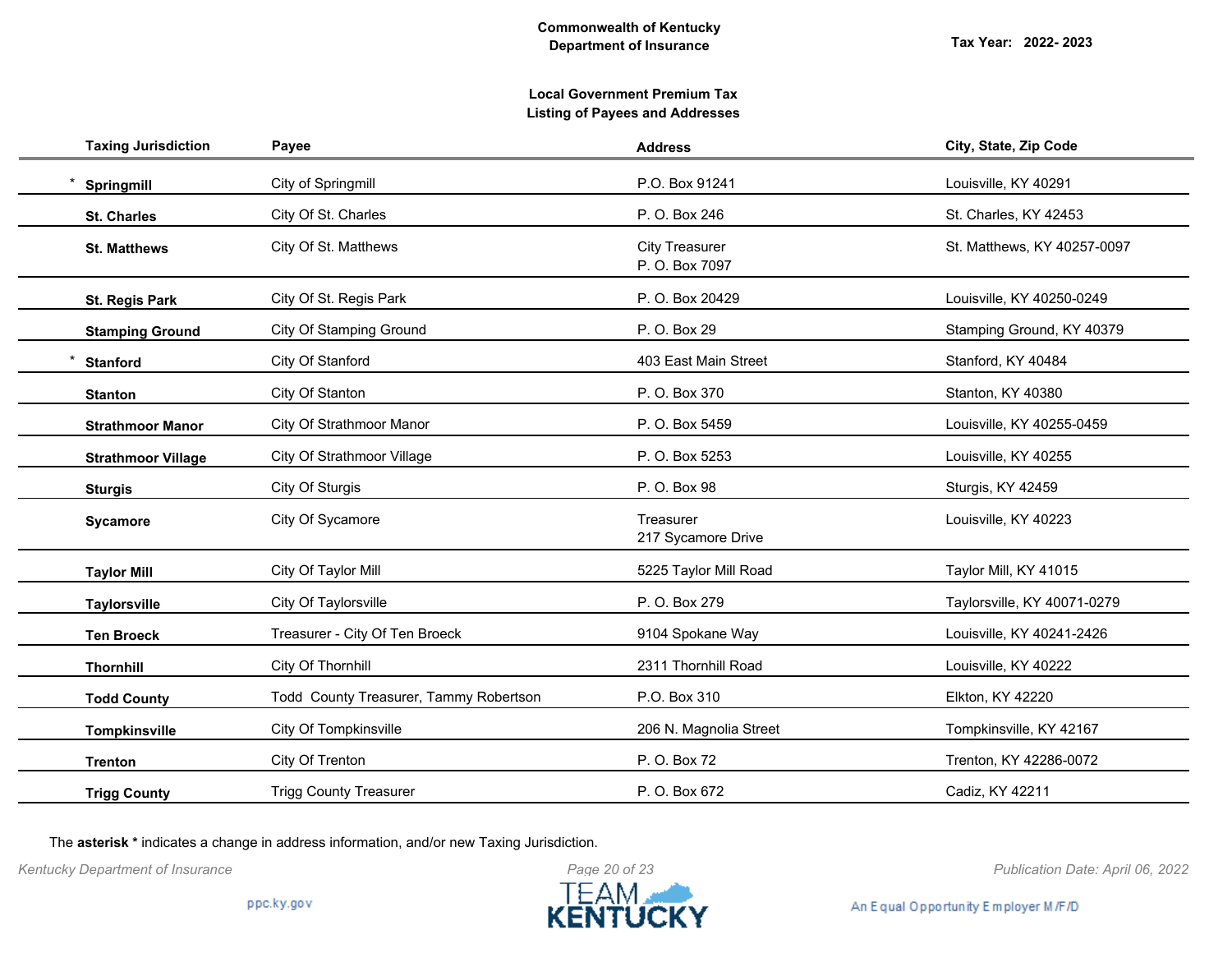| <b>Taxing Jurisdiction</b> | Payee                              | <b>Address</b>                       | City, State, Zip Code      |
|----------------------------|------------------------------------|--------------------------------------|----------------------------|
| <b>Trimble County</b>      | <b>Trimble County Fiscal Court</b> | P.O, Box 251                         | Bedford, KY 40006          |
| <b>Uniontown</b>           | City Of Uniontown                  | P. O. Box 548                        | Uniontown, KY 42461        |
| Vanceburg                  | City of Vanceburg                  | 189 Second Street<br>Suite A         | Vanceburg, KY 41179        |
| <b>Versailles</b>          | City Of Versailles                 | 196 South Main St.<br>P. O. Box 625  | Versailles, KY 40383       |
| <b>Vicco</b>               | City Of Vicco                      | P. O. Box 249                        | Vicco, KY 41773            |
| <b>Villa Hills</b>         | City Of Villa Hills                | c/o Heritage Bank<br>P.O. Box 651    | Burlington, KY 41005       |
| <b>Vine Grove</b>          | City Of Vine Grove                 | 300 West Main Street                 | Vine Grove, KY 40175-1398  |
| Walton                     | City Of Walton                     | 40 North Main Street<br>P. O. Box 95 | Walton, KY 41094           |
| Warsaw                     | City Of Warsaw                     | P. O. Box 785                        | Warsaw, KY 41095           |
| <b>Washington County</b>   | <b>Washington County Treasurer</b> | P. O. Box 126                        | Springfield, KY 40069-0126 |
| <b>Watterson Park</b>      | City Of Watterson Park             | P. O. Box 32391                      | Louisville, KY 40232       |
| Wayland                    | City Of Wayland                    | P. O. Box 293                        | Wayland, KY 41666          |
| <b>Wayne County</b>        | <b>Wayne County Treasurer</b>      | P. O. Box 439                        | Monticello, KY 42633       |
| Wellington                 | City Of Wellington                 | PO Box 5397                          | Louisville, KY 40255       |
| <b>West Buechel</b>        | City Of West Buechel               | 3705 Bashford Avenue                 | Louisville, KY 40218       |
| <b>West Liberty</b>        | City Of West Liberty               | 565 Main Street                      | West Liberty, KY 41472     |
| <b>West Point</b>          | City Of West Point                 | 509 Elm Street                       | West Point, KY 40177       |
| Westwood                   | City Of Westwood                   | P.O. Box 221287                      | Louisville, KY 40252-1287  |

The **asterisk \*** indicates a change in address information, and/or new Taxing Jurisdiction.



An Equal Opportunity Employer M/F/D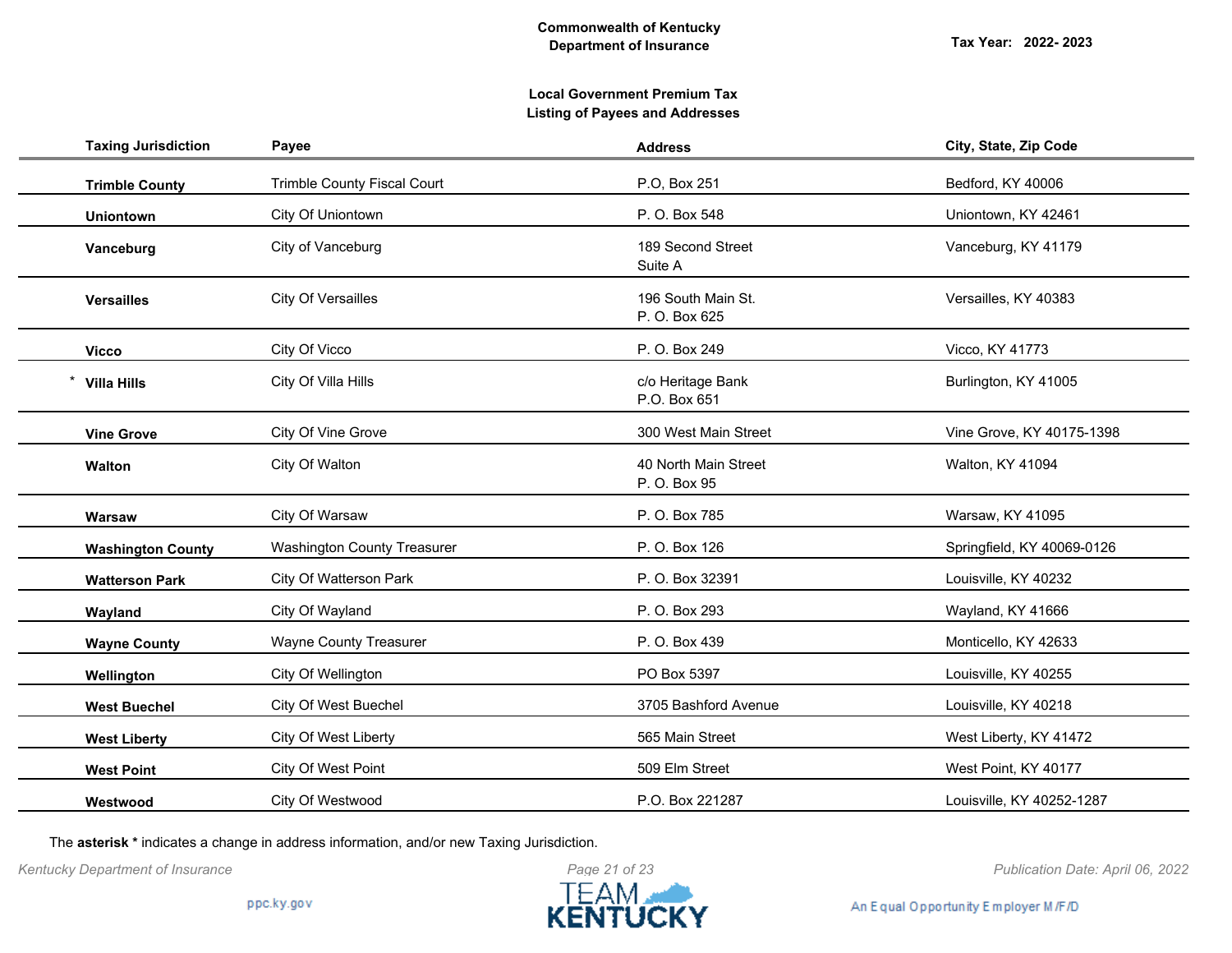# **Local Government Premium Tax Listing of Payees and Addresses**

| <b>Taxing Jurisdiction</b> | Payee                  | <b>Address</b>                                                    | City, State, Zip Code     |
|----------------------------|------------------------|-------------------------------------------------------------------|---------------------------|
| Wheatcroft                 | City Of Wheatcroft     | 32 Main Street<br>P. O. Box 42                                    | Wheatcroft, KY 42463-0042 |
| Wheelwright                | City Of Wheelwright    | P. O. Box 365                                                     | Wheelwright, KY 41669     |
| <b>White Plains</b>        | City Of White Plains   | P. O. Box 399                                                     | White Plains, KY 42464    |
| Whitesburg                 | City Of Whitesburg     | 38 East Main Street                                               | Whitesburg, KY 41858      |
| Whitesville                | City Of Whitesville    | P. O. Box 51                                                      | Whitesville, KY 42378     |
| Wickliffe                  | City Of Wickliffe      | City Clerk-Treasurer<br><b>Box 175</b>                            | Wickliffe, KY 42087       |
| Wilder                     | City Of Wilder         | 520 Licking Pike                                                  | Wilder, KY 41071          |
| Wildwood                   | City Of Wildwood       | P. O. Box 24036                                                   | Louisville, KY 40224      |
| Williamsburg               | City Of Williamsburg   | P. O. Box 119                                                     | Williamsburg, KY 40769    |
| Williamstown               | City Of Williamstown   | P. O. Box 147                                                     | Williamstown, KY 41097    |
| Wilmore                    | City Of Wilmore        | 210 S. Lexington Ave.                                             | Versailles, KY 40390      |
| Winchester                 | City Of Winchester     | P. O. Box 4135                                                    | Winchester, KY 40392-4135 |
| <b>Windy Hills</b>         | City Of Windy Hills    | <b>Summit Executive Suites</b><br>4350 Brownsboro Road, Suite 110 | Louisville, KY 40207      |
| Wingo                      | City Of Wingo          | P. O. Box 117                                                     | Wingo, KY 42088           |
| Woodburn                   | City Of Woodburn       | P.O. Box 117                                                      | Woodburn, KY 42170        |
| Woodbury                   | City Of Woodbury       | <b>City Hall</b><br>1 Lock Four Road                              | Woodbury, KY 42288        |
| <b>Woodland Hills</b>      | City Of Woodland Hills | P. O. Box 43032                                                   | Louisville, KY 40243      |
| Woodlawn                   | City Of Woodlawn       | P. O. Box 72127                                                   | Newport, KY 41072-0127    |

The **asterisk \*** indicates a change in address information, and/or new Taxing Jurisdiction.

*Kentucky Department of Insurance Publication Date: April 06, 2022*